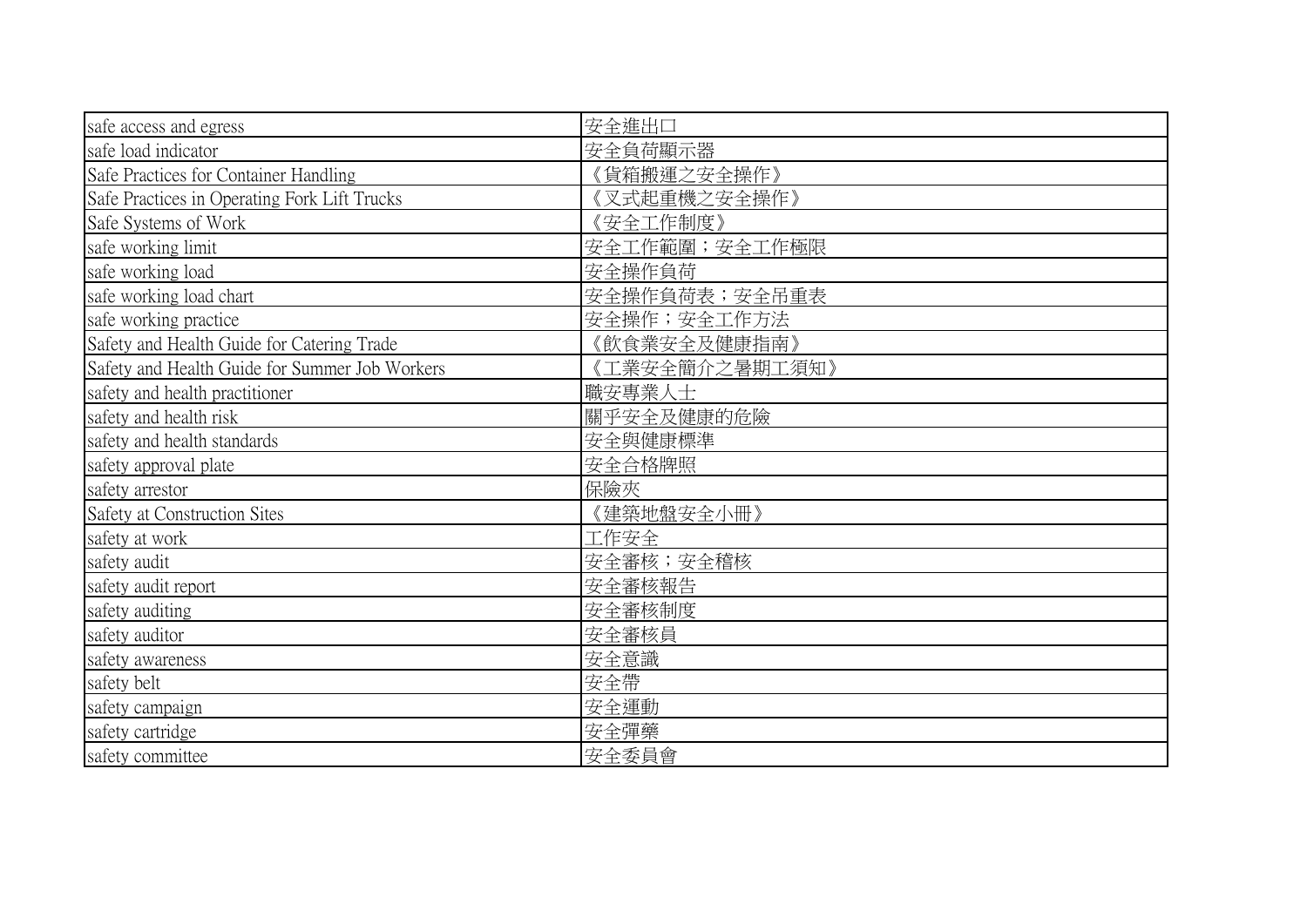| Safety Committees--A Guide to Their Establishment and Operation       | 《安全委員會的設立及運作指南》             |
|-----------------------------------------------------------------------|-----------------------------|
| Safety Conference on Bridge Construction                              | 建橋安全會議                      |
| safety device                                                         | 安全裝置                        |
| safety diagnosis                                                      | 安全調查分析                      |
| Safety Employee Award                                                 | 安全傑出員工比賽                    |
| safety guard                                                          | 安全護罩                        |
| Safety Guide to Bamboo Scaffolding Safety                             | 《竹棚工作安全簡介》                  |
| Safety Guide to Passenger Hoists                                      | (載人吊重機安全簡介)                 |
| Safety Guide to Repairing Lifts                                       | {修理升降機工作安全簡介》               |
| Safety Guide to Summer Job Workers                                    | 《學生暑期工作安全》                  |
| Safety Guide to the Qualification of Lifting Appliances Operators     | 《起重機操作員資歷證明安全簡介》            |
| Safety Guide to Working at Height                                     | 《高空工作安全簡介》                  |
| Safety Guide to Working in Confined Spaces                            | (密閉空間工作安全指南)                |
| safety harness                                                        | 安全吊帶;背套式安全帶;降傘式安全帶          |
| safety helmet                                                         | 安全頭盔;安全帽                    |
| safety hint card                                                      | 安全提示卡                       |
| Safety Hints for Electric Arc Welding                                 | 《使用電銲的安全提示》                 |
| Safety Hints for the Textile Industry                                 | 《紡織印染安全提示》                  |
| Safety Hints for Users of Acetylene Cylinders                         | 《使用乙炔氣筒的安全提示》               |
| Safety Hints in Dismantling Materials Containing Asbestos             | 《拆除含石棉材料安全簡介》               |
| Safety Hints in Using Drying Cabinet (for Drying Flammable<br>Liquid) | 《焗乾櫃(用以乾化易燃液體)安全簡介》         |
| Safety in the Use of Abrasive Wheels                                  | 《砂輪之安全使用》                   |
| safety induction course                                               | 職安全課程                       |
| Safety is a SHARED Responsibility                                     | 實踐約章<br>《推廣安全 勞資同心<br>成果共享》 |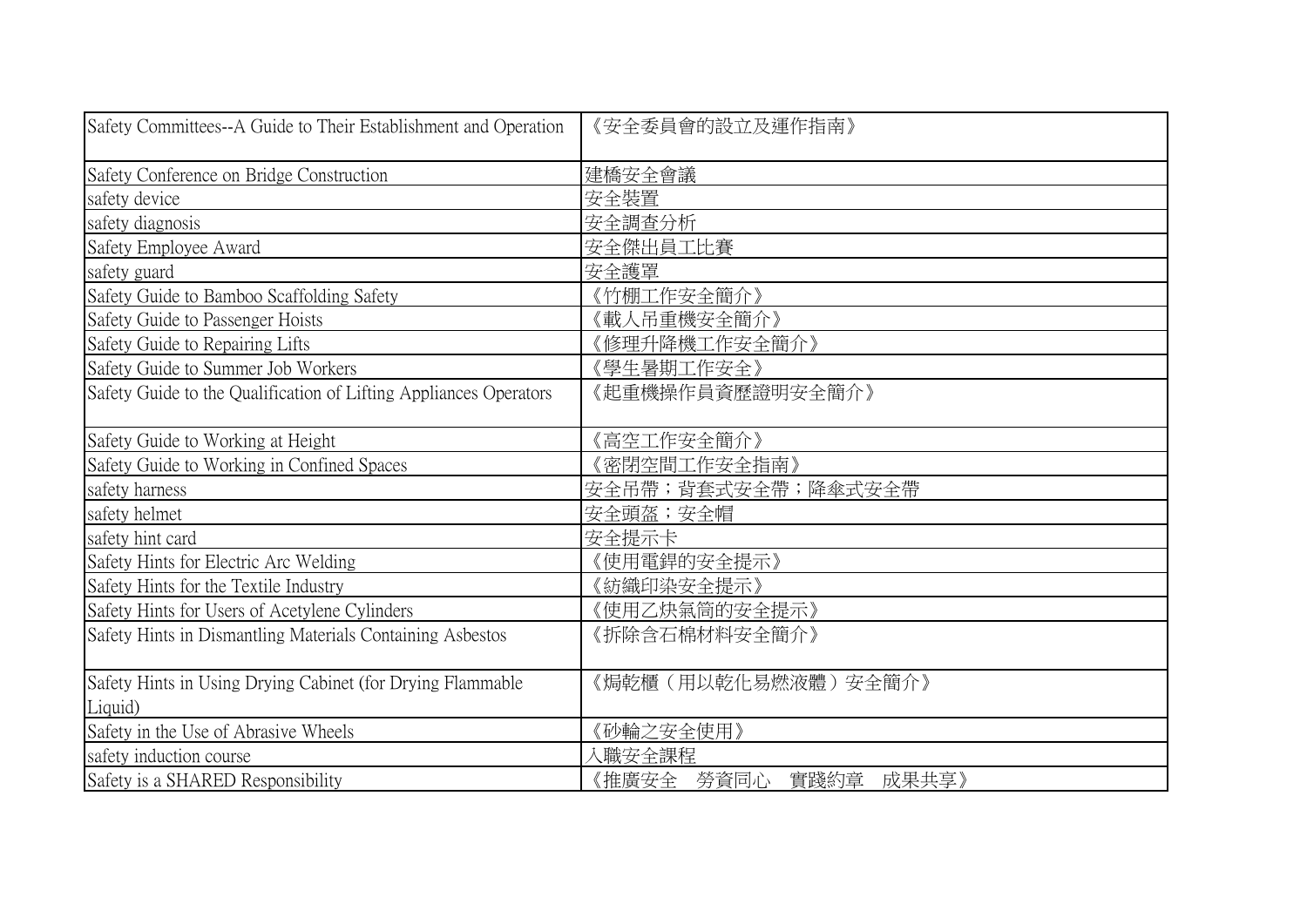| safety management approach                 | 安全管理的方法     |
|--------------------------------------------|-------------|
| safety management process                  | 安全管理程序      |
| safety management system                   | 安全管理制度      |
| safety management system inspection regime | 安全管理制度視察策略  |
| safety management trial scheme             | 安全管理試驗計劃    |
| safety manual                              | 工作安全手冊      |
| safety mesh                                | 安全網         |
| safety net                                 | 安全網         |
| safety officer                             | 安全主任        |
| Safety Officer Advisory Committee          | 安全主任諮詢委員會   |
| safety organization                        | 職業安全組織      |
| safety performance                         | 安全效能;安全工作效能 |
| safety pin                                 | 安全扣針        |
| safety plan                                | 安全計劃        |
| safety policy at workplace                 | 工地安全政策      |
| safety practitioner                        | 安全事務人員      |
| safety precaution                          | 安全預防措施      |
| safety professional                        | 安全事務專業人員    |
| Safety Quiz Competition                    | 安全問答比賽      |
| safety review                              | 安全檢討        |
| safety review officer                      | 安全檢討人員      |
| safety rope                                | 安全繩索        |
| Safety Site Award                          | 安全地盤比賽      |
| safety sling                               | 安全吊索        |
| safety slogan                              | 安全標語        |
| Safety Slogan Award                        | 安全標語創作比賽    |
| safety specifications                      | 安全規格        |
| safety standard                            | 安全標準        |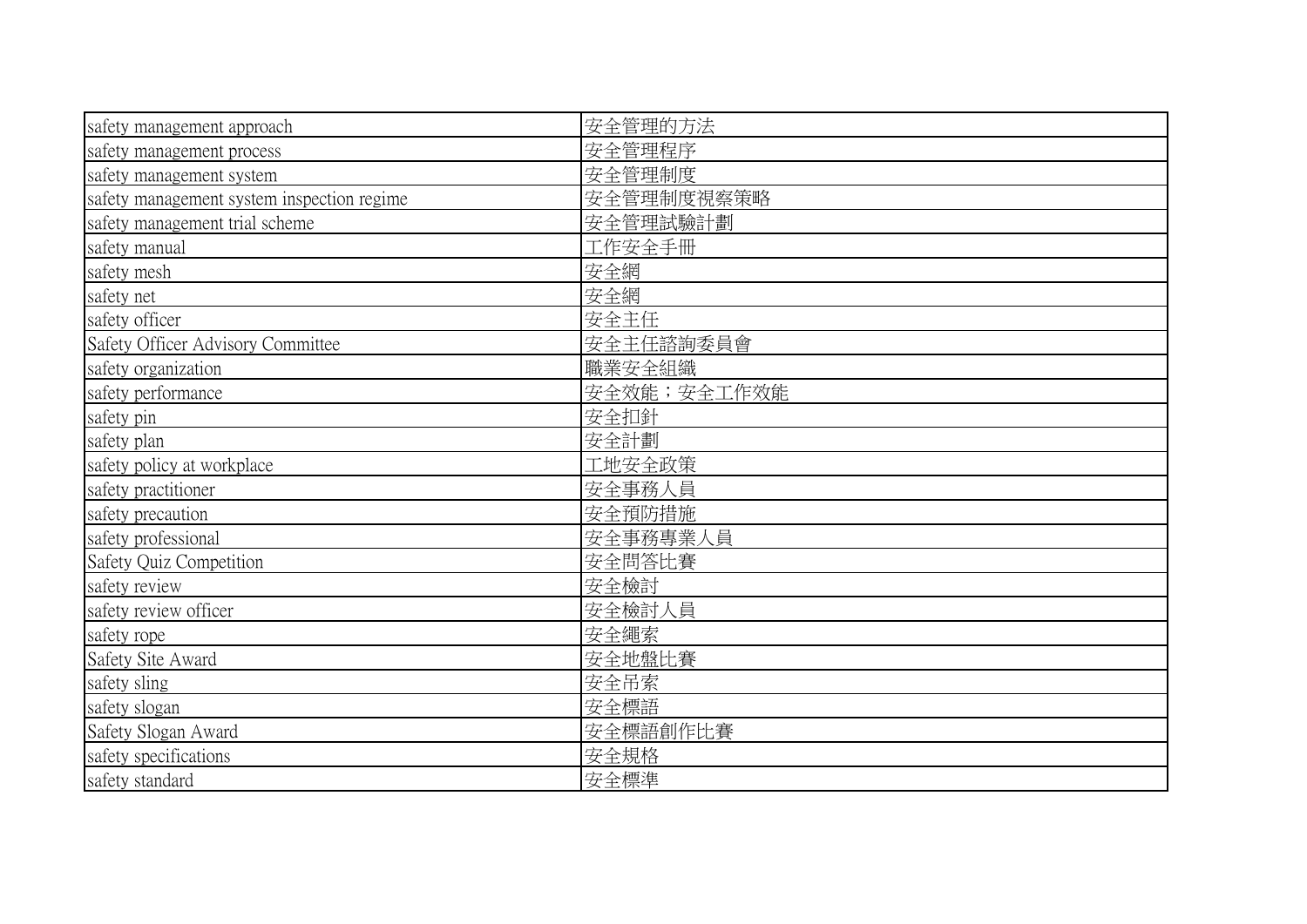| Safety Sub-contractor Award       | 傑出安全判頭比賽      |
|-----------------------------------|---------------|
| safety supervisor                 | 安全督導員         |
| <b>Safety Training Prospectus</b> | 《安全訓練課程目錄》    |
| safety valve                      | 安全閥           |
| Safety Week                       | 安全周           |
| Safety Worker Award               | 安全工友          |
| Safety Worker Contest             | 安全工友選舉大賽      |
| salaried employee                 | 受薪僱員          |
| salary earner                     | 受薪人士          |
| Salesmanship Training Course      | 營業員培訓課程       |
| salt glazing                      | 鹽釉            |
| sampling head                     | 抽樣頭           |
| sampling orifice                  | 抽樣口           |
| sampling point                    | 抽樣孔           |
| sand                              | 砂粒            |
| sand blasting                     | 噴砂打磨          |
| sander                            | 砂紙機           |
| sandwich course                   | 廠校交替制課程       |
| saw guard                         | 鋸片護罩          |
| saw packing                       | "木砧"<br>鋸邊木楔; |
| scaffold                          | 棚架            |
| scaffold dismantling              | 拆棚            |
| scaffold erecting                 | 搭棚            |
| scaffold erector                  | 搭棚工人          |
| scald                             | 燙傷            |
| scalding substance                | 滾燙物質          |
| scaling                           | 剝鱗            |
| school attendance certificate     | 在學證明書         |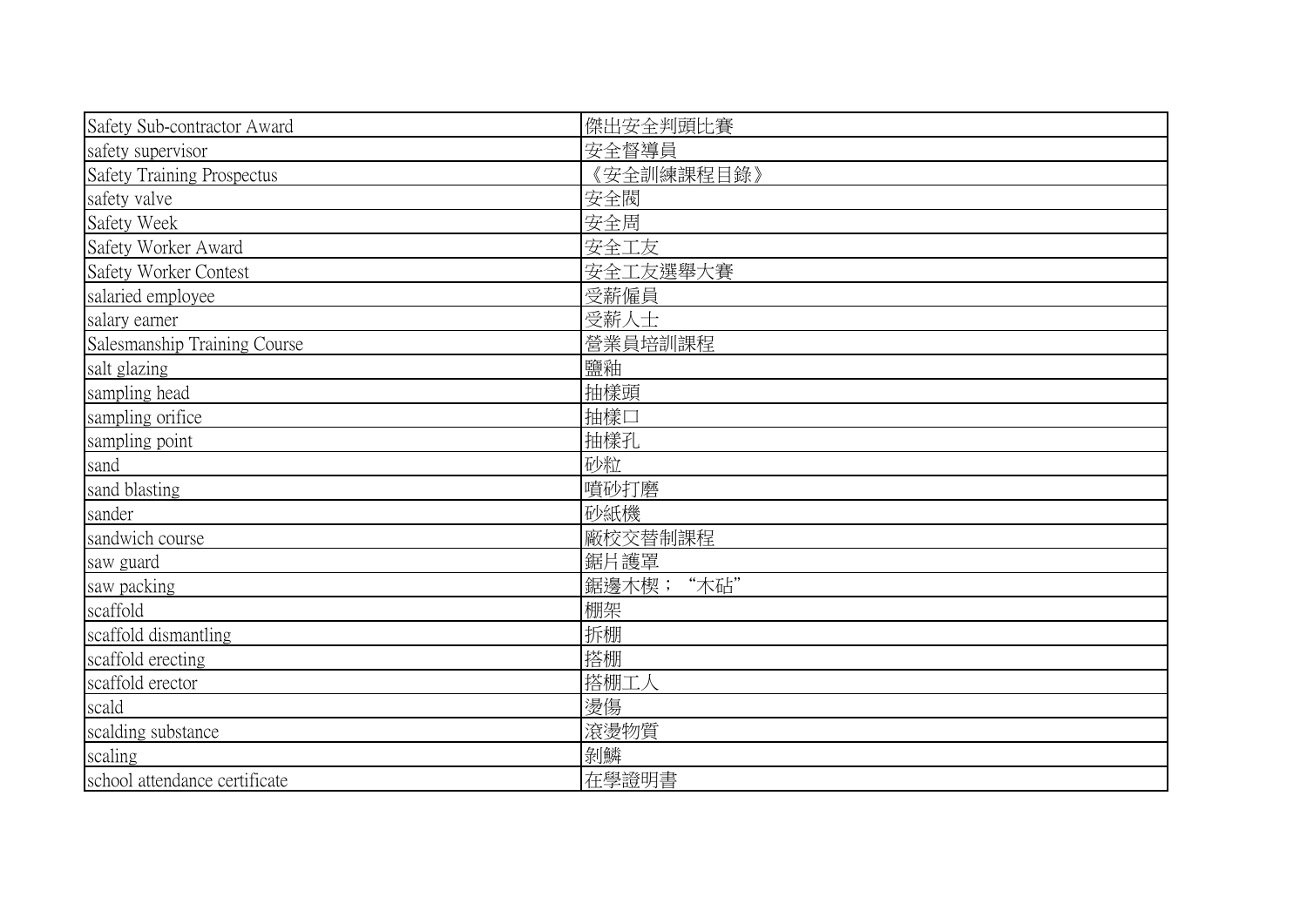| Scotch derrick crane                                      | 蘇格蘭式人字起重機      |
|-----------------------------------------------------------|----------------|
| scrap                                                     | 廢料             |
| scraper                                                   | 刮土機;鏟運機        |
| screen                                                    | 護屏;防護罩;屏障      |
| screen printing                                           | 絲網印刷           |
| screening                                                 | 屏蔽;篩分          |
| screening plant [quarrying]                               | 篩分廠〔礦業〕        |
| screw grip                                                | 手攪栓夾           |
| screwed stay                                              | 螺旋牽條           |
| scrutineer                                                | 審核員            |
| scum pan                                                  | 浮垢盤            |
| scurfing                                                  | 刮擦             |
| scutching section                                         | 清棉間            |
| seafarer                                                  | 海員             |
| Seafarers' Identity Documents Convention                  | 《海員身分證件公約》     |
| sealed pump                                               | 密封泵            |
| Seamen's Articles of Agreement Convention                 | 《海員協議條款公約》     |
| seasonally adjusted unemployment rate                     | 按季節調整的失業率      |
| second action level                                       | 二級措施聲級         |
| second engineer                                           | 大管輪;大車         |
| second mate                                               | 二副             |
| secret ballot                                             | 不記名投票          |
| security device                                           | 保安裝置           |
| selection interview                                       | 遴選面試;甄選面試      |
| Selective Placement Division [Labour Department]          | 展能就業科〔勞工處      |
| Selective Placement Division Offers You Its Services, The | 《勞工處展能就業科為你服務》 |
| self-acting machine                                       | 自動機器           |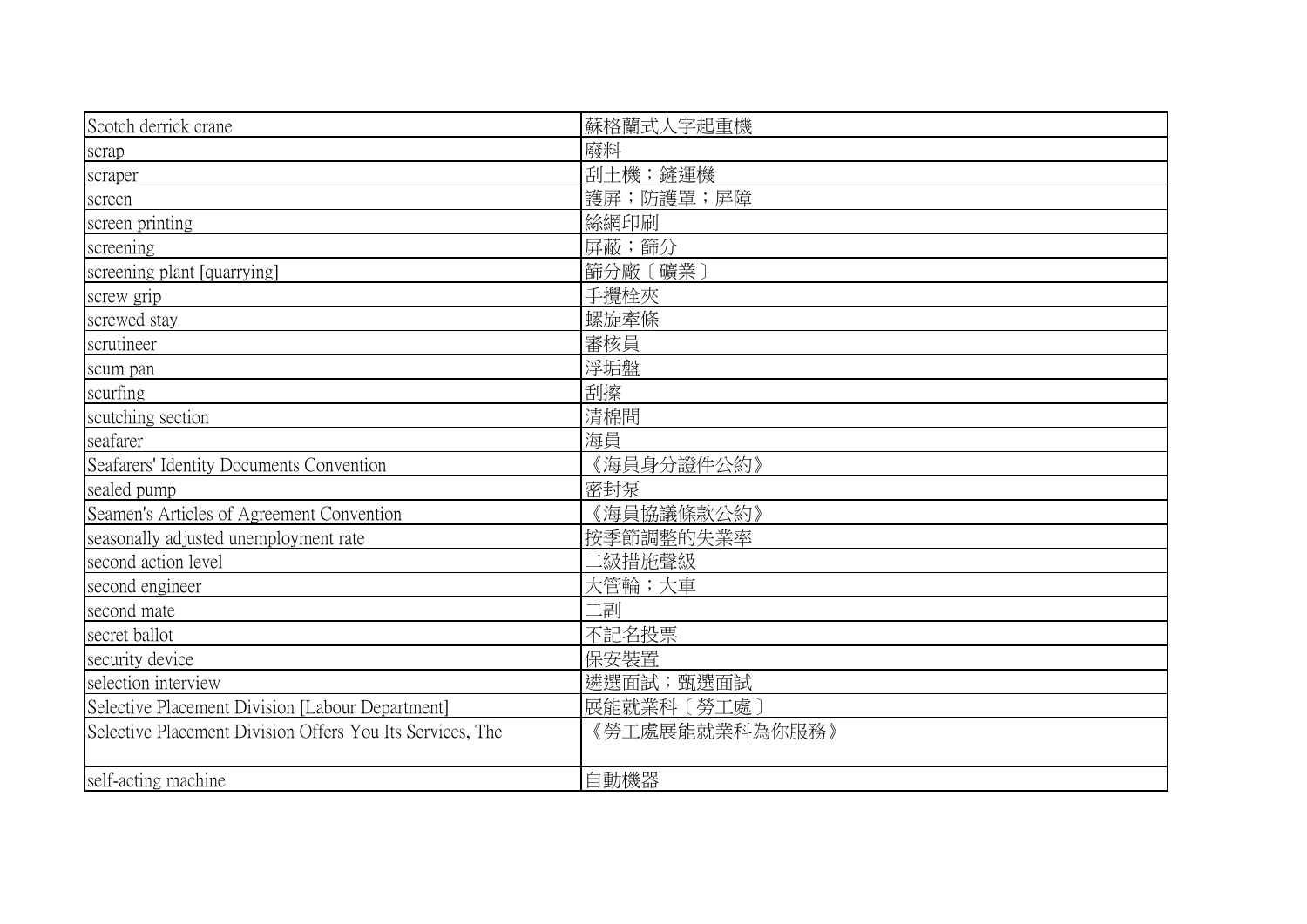| self-closing mechanism                                   | 自動關上機制        |
|----------------------------------------------------------|---------------|
| self-contained compressed air breathing apparatus        | 自給式呼吸器具       |
| self-contained respirator                                | 自給式呼吸器;獨立式呼吸器 |
| self-employed                                            | 自僱            |
| self-employed person                                     | 自僱人士          |
| self-employed person's contribution                      | 自僱人士供款        |
| self-help mode of employment service                     | 自助形式就業服務      |
| self-regulation                                          | 自我規管          |
| Seminar on Bamboo Scaffold Safety                        | 竹棚安全研討會       |
| Seminar on Safe Use of Electricity in Construction Sites | 建築地盤用電安全講座    |
| Seminar on Safe Use of Heavy Construction Machinery      | 建築業重型機械使用安全講座 |
| Seminar on Safety Operation of Passenger Hoists          | 載人吊重機安全講座     |
| semi-skilled worker                                      | 半熟練工人;半技工     |
| Senior Occupational Health Officer                       | 職業健康科主任醫生     |
| seniority                                                | 年資            |
| sensor                                                   | 感應器           |
| sensorineural hearing loss                               | 神經性聽力損失       |
| serious bodily injury                                    | 嚴重身體傷害        |
| serious injury accident                                  | 嚴重受傷意外        |
| serious permanent incapacity                             | 永久嚴重喪失工作能力    |
| servant                                                  | 傭工            |
| service duct for running of electric cable conduct       | 電線槽斗          |
| service lift                                             | 載貨升降機         |
| service pipe                                             | 供氣分喉          |
| service sector                                           | 服務行業          |
| service trade                                            | 服務行業          |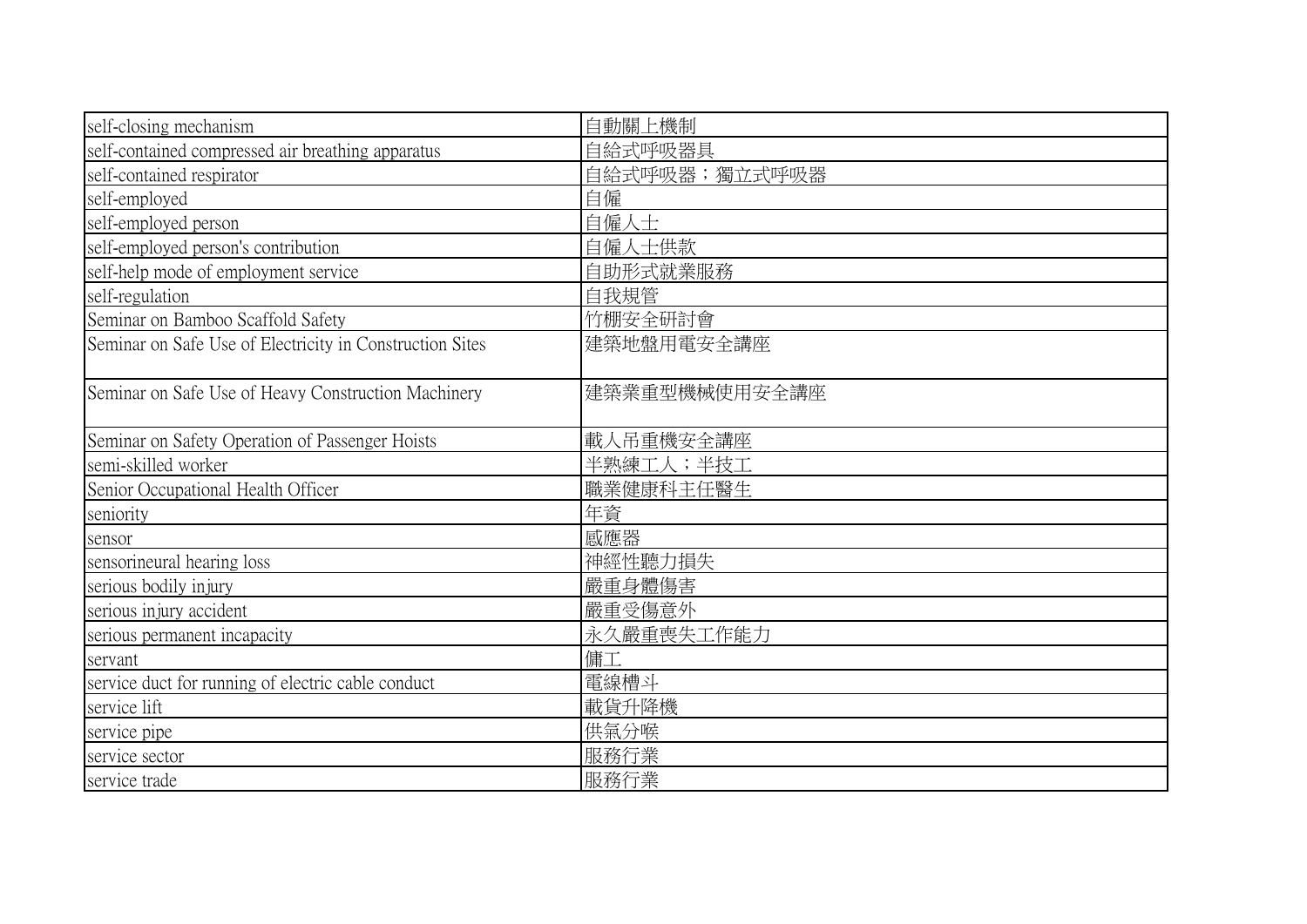| service worker                                                                              | 服務工作人員                              |
|---------------------------------------------------------------------------------------------|-------------------------------------|
| Services of the Labour Relations Promotion Unit                                             | 《勞資關係推展組簡介》                         |
| Services Offered by the Labour Relations Division                                           | 《勞資關係科的服務》                          |
| services sector                                                                             | 服務行業                                |
| set designer                                                                                | 佈景設計員; 佈景設計師                        |
| settlement                                                                                  | 和解                                  |
| severance payment                                                                           | 遣散費                                 |
| severance scheme                                                                            | 遣散計劃                                |
| severe respiratory disability                                                               | 呼吸系統嚴重喪失功能                          |
| sewer                                                                                       | 溝渠;污水渠                              |
| sewing machine operator                                                                     | 縫紉機器操作員                             |
| sex discrimination                                                                          | 性別歧視                                |
| Sex Discrimination (Formal Investigations) Rules [Cap. 480]                                 | 《性別歧視(正式調查)規則》<br>〔第480章〕           |
| Sex Discrimination (Investigation and Conciliation) Rules [Cap. 480]                        | 《性別歧視(調查及調解)規則》<br>[第480章]          |
| Sex Discrimination (Proceedings by Equal Opportunities<br>Commission) Regulation [Cap. 480] | 《性別歧視(平等機會委員會提出的法律程序)規例》<br>〔第480章〕 |
| Sex Discrimination Ordinance [Cap. 480]                                                     | 《性別歧視條例》<br>「第480章」                 |
| shackle                                                                                     | 鉤環; "塞古'                            |
| shaft                                                                                       | 軸;豎井                                |
| shafting                                                                                    | 軸系                                  |
| share labourer                                                                              | 以拆帳形式工作的工人                          |
| shareholder                                                                                 | 股東                                  |
| shear legs                                                                                  | 腳架起重機;剪腳起重機                         |
| sheerlegs                                                                                   | 腳架起重機                               |
| sheet-metal processing technology                                                           | 薄片金屬處理技術                            |
| shield                                                                                      | 護盾;防護罩                              |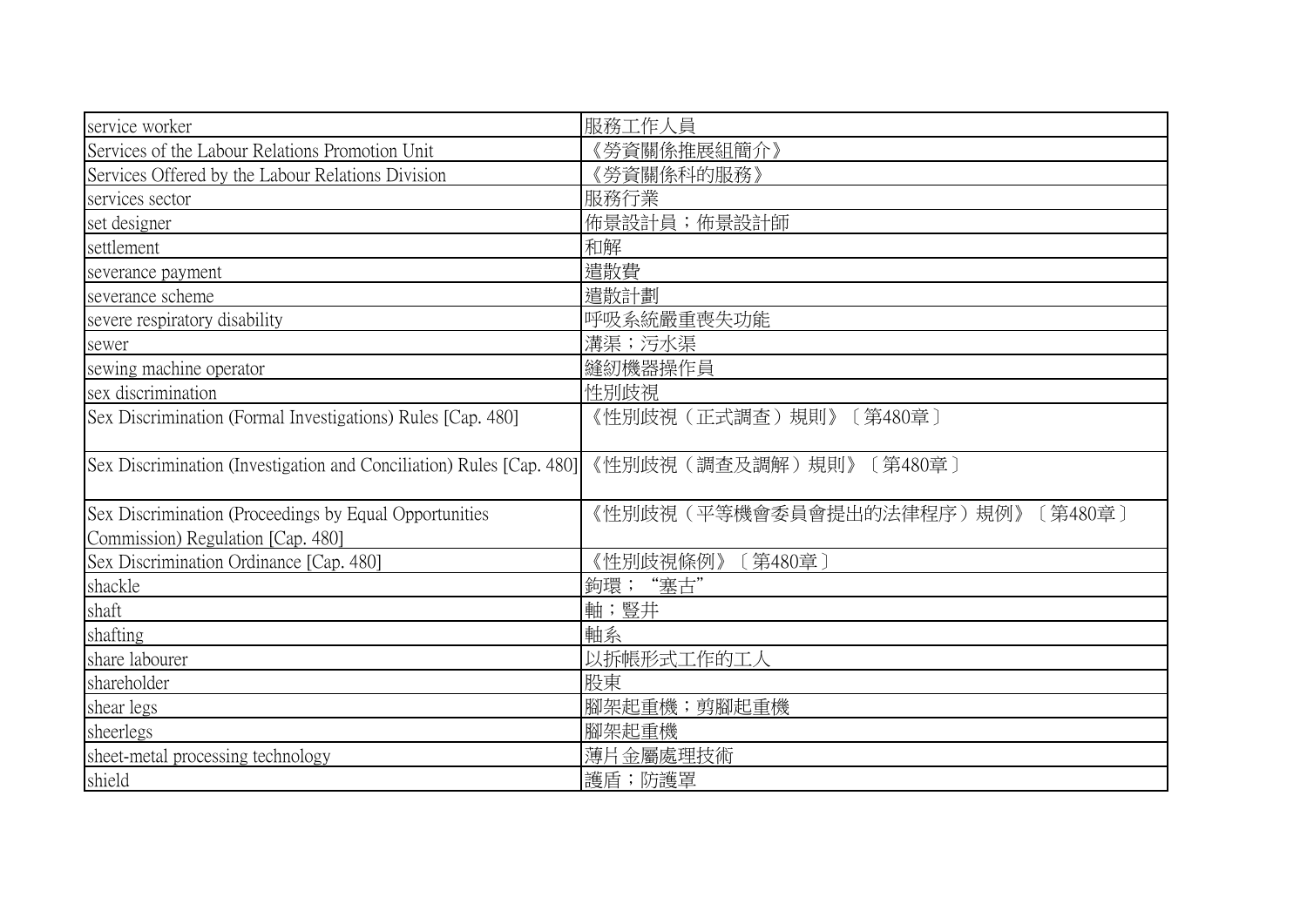| shift work                                                        | 輪班工作                   |
|-------------------------------------------------------------------|------------------------|
| Shipbuilding and Shiprepairing Industry Safety and Health         | 船舶建造與修理業安全及健康委員會       |
| Committee                                                         |                        |
| shipbuilding industry                                             | 船舶修建業                  |
| Shipbuilding, Ship Repair, Offshore Engineering Industry Training | 船舶修建及離岸工程業訓練委員會〔職業訓練局〕 |
| Board [Vocational Training Council]                               |                        |
| shipyard                                                          | 船廠;船塢                  |
| shop floor                                                        | 工人階層;工場                |
| shop sales worker                                                 | 商店銷售人員                 |
| shoring                                                           | 支撐                     |
| short circuit                                                     | 短路                     |
| Short Guide to the "Trade Unions Ordinance", A                    | 職工會條例<br>簡易指南》         |
| short service gratuity                                            | 短期服務酬金                 |
| short-term employment contract                                    | 短期僱用合約                 |
| shot firer                                                        | 引爆手                    |
| shot-blasting                                                     | 打砂法;噴淨法                |
| shotcrete robot operator                                          | 噴射混凝土遙控設備操作員;遙控噴漿機操作員  |
| shotfirer                                                         | 引爆手; "炮王"              |
| shovel                                                            | 鏟斗                     |
| shovel loader                                                     | 鏟泥搬土機                  |
| shrinking range                                                   | 收縮幅度                   |
| shutdown                                                          | 歇業;休業                  |
| sick leave                                                        | 病假                     |
| sickness allowance                                                | 疾病津貼                   |
| sickness benefit                                                  | 疾病福利                   |
| sickness day                                                      | 病假日                    |
| Sickness, Injury and Death Benefit Scheme                         | 傷病人壽保險計劃               |
| signaller                                                         | 信號員                    |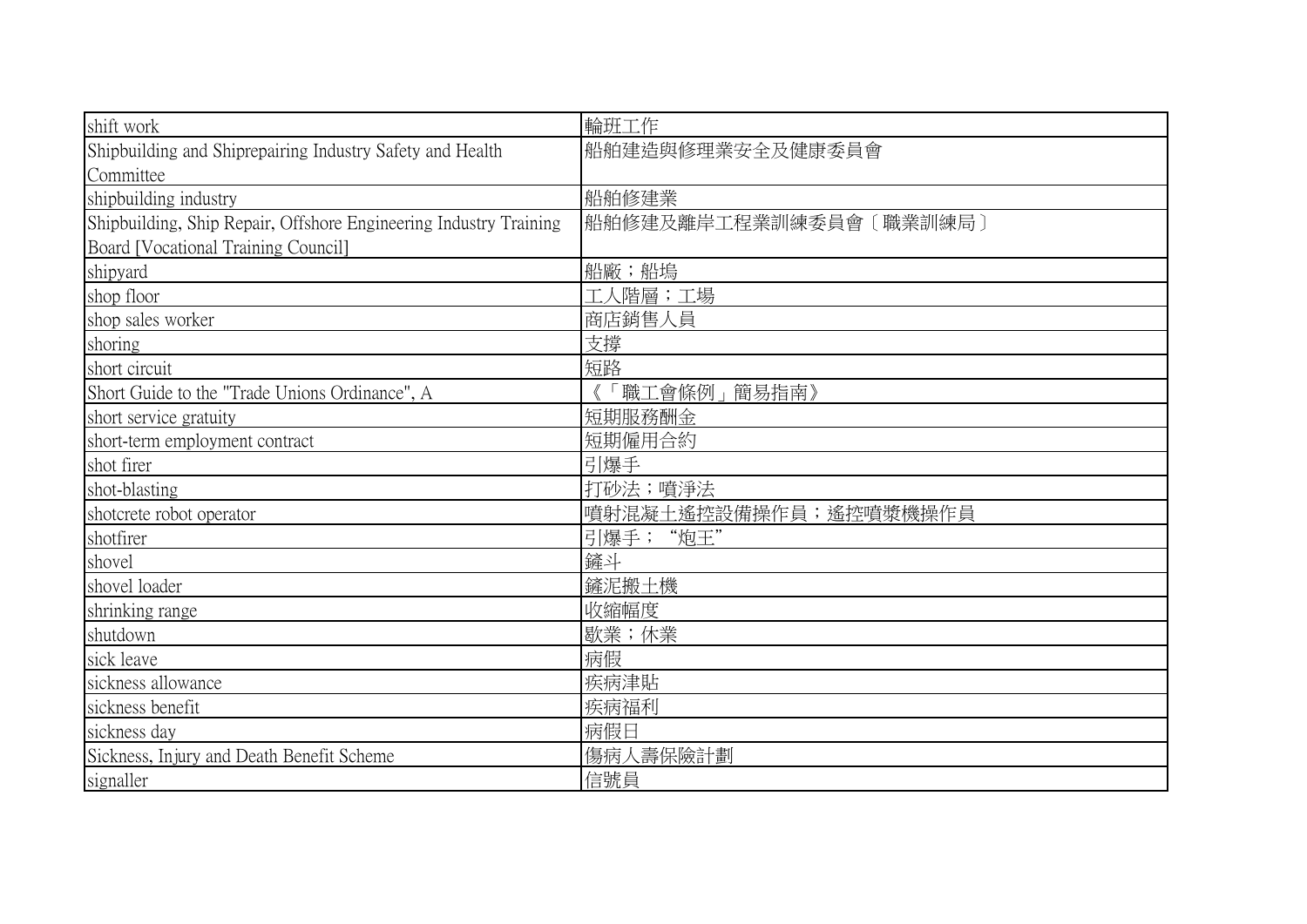| silencer                                                                                          | 滅聲器                                      |
|---------------------------------------------------------------------------------------------------|------------------------------------------|
| silica dust                                                                                       | 矽塵                                       |
| silicosis                                                                                         | 矽肺病                                      |
| Silver Card                                                                                       | 超級平安卡                                    |
| Simple Guide to Health Risk Assessment (Office Environment)                                       | 《職業健康風險評估簡易指南(辦公室環境系列)<br>引言及工作間管        |
| Series)--Introduction and Housekeeping, A                                                         | 理》                                       |
| Simple Guide to Health Risk Assessment (Office Environment)                                       | 《職業健康風險評估簡易指南(辦公室環境系列)<br>辦公室照明》         |
| Series)--Lighting                                                                                 |                                          |
| Simple Guide to Health Risk Assessment (Office Environment)<br>Series)--Material Handling         | 《職業健康風險評估簡易指南(辦公室環境系列)<br>物料處理》          |
| Simple Guide to Health Risk Assessment (Office Environment)<br>Series)--Office Workstation Design | 辦公室工作間的<br>《職業健康風險評估簡易指南(辦公室環境系列)<br>設計》 |
| Simple Guide to Health Risk Assessment (Office Environment)<br>Series)--Photocopying              | 《職業健康風險評估簡易指南(辦公室環境系列)<br>-照相複印》         |
| Simple Guide to Health Risk Assessment (Office Environment)<br>Series)--Use of Chemicals          | 《職業健康風險評估簡易指南(辦公室環境系列)<br>化學品的使用》        |
| Simple Guide to Health Risk Assessment (Office Environment<br>Series)--Ventilation                | 辦公室通風》<br>《職業健康風險評估簡易指南(辦公室環境系列)         |
| Simple Guide to Health Risk Assessment (Office Environment)<br>Series)--Working with Computer     | 《職業健康風險評估簡易指南(辦公室環境系列)<br>電腦終端機的使<br>用》  |
| Simple Guide to Minor Employment Claims Adjudication Board, A                                     | 《小額薪酬索償仲裁處簡介》                            |
| Simple Guide to the Labour Tribunal, A                                                            | 《勞資審裁處之簡易指南》                             |
| Simple Ways to Achieve Labour-Management Communication and                                        | 《促成勞資溝通與合作之簡易途徑》                         |
| Co-operation                                                                                      |                                          |
| single frequency                                                                                  | 單聲頻                                      |
| single sheave pulley block                                                                        | 單坑轆轤                                     |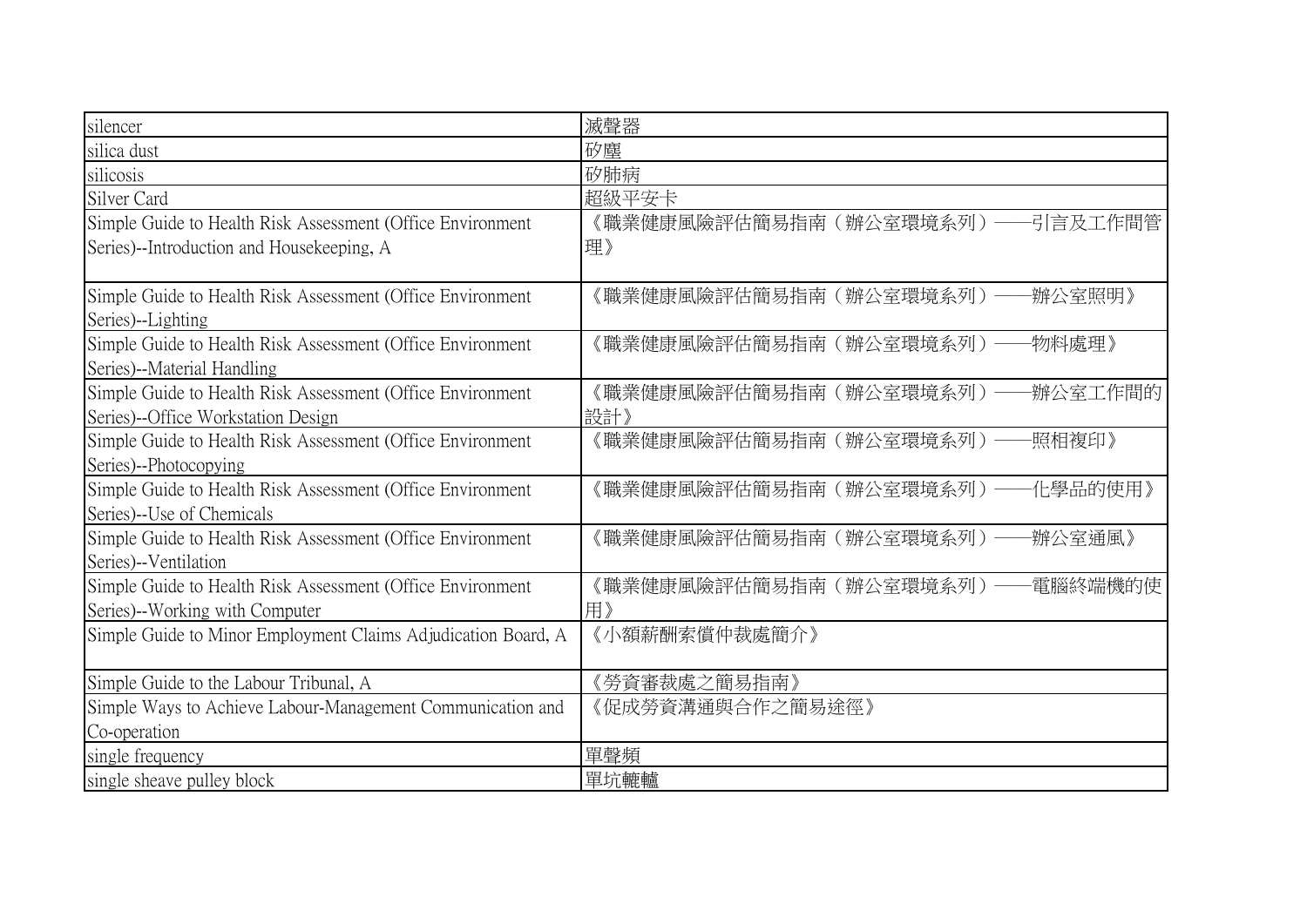| single-pole switch               | 單極開關掣         |
|----------------------------------|---------------|
| single-use dust mask             | 只用一次的防塵面罩     |
| site agent                       | 地盤總管; "出番"    |
| site crusher                     | 地盤碎石機         |
| site foreman                     | 地盤管工; "科文"    |
| site formation                   | 地盤平整          |
| site leveller                    | 平水員           |
| Site Safety Award Scheme         | 地盤安全獎勵計劃      |
| site safety committee            | 地盤安全委員會       |
| site-specific list               | 地盤特別安全訓練課程    |
| skilled labour                   | 技術勞工          |
| skilled worker                   | 技工;熟練工人       |
| skill-intensive                  | 技術密集          |
| skills centre                    | 技能訓練中心        |
| Skills Centre for the Disabled   | 弱能人士技能訓練中心    |
| skills training                  | 技能訓練          |
| <b>Skills Upgrading Course</b>   | 技術提升課程        |
| skimming molten metal            | 金屬熔液的撇渣       |
| skip                             | 吊斗            |
| skip hoist                       | 吊斗吊重機         |
| skirting                         | 牆腳線           |
| slag                             | 熔渣            |
| slaughter house                  | 屠房            |
| sleeper                          | 枕木            |
| sliding door                     | 滑動門; 推拉門      |
| sling                            | 繩索;吊索         |
| sling canvas                     | 吊貨帆布          |
| slip, trip or fall on same level | 滑倒、絆倒或在同一高度跌倒 |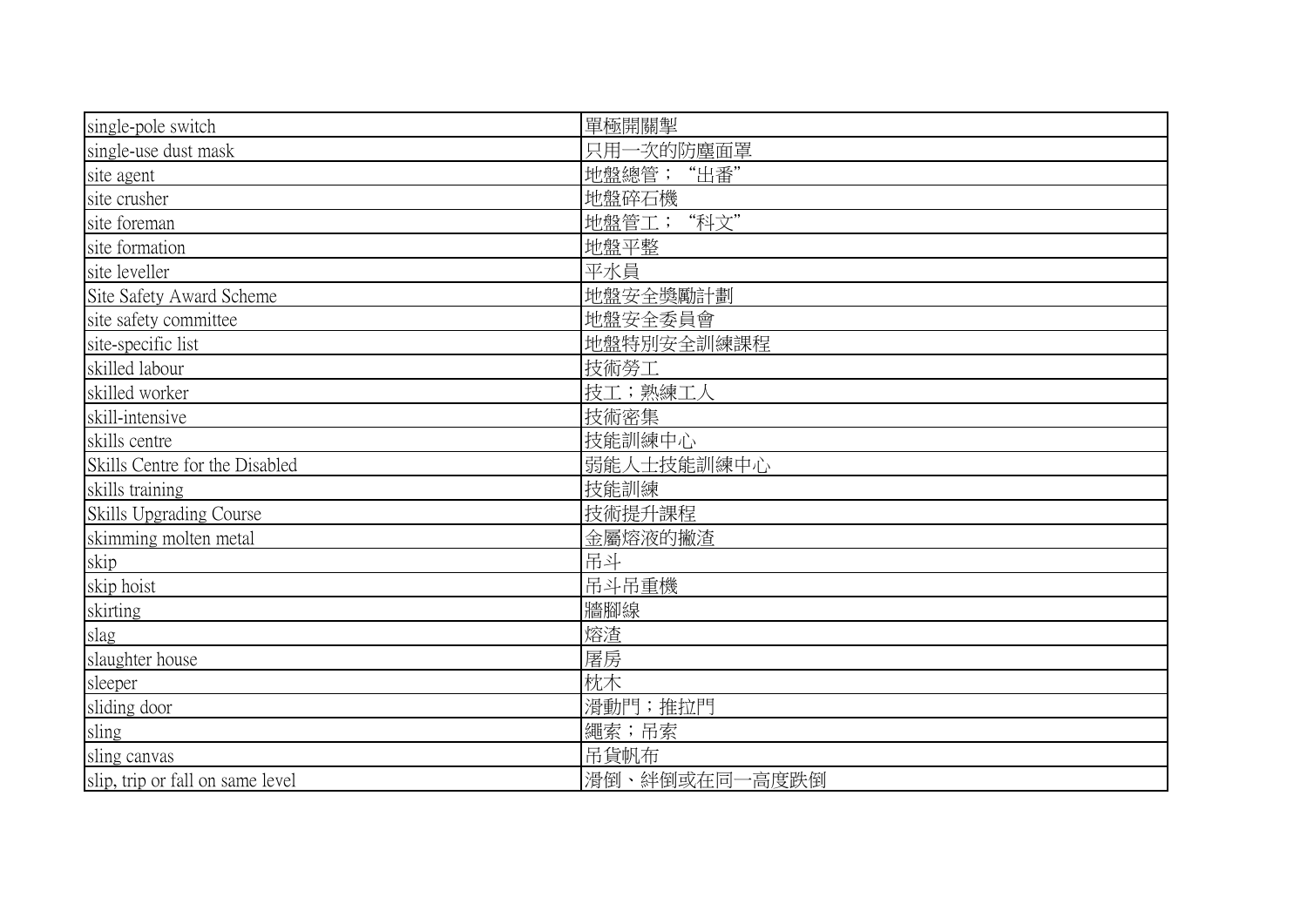| slipway                                                 | 滑台;船排;船台        |
|---------------------------------------------------------|-----------------|
| slope works                                             | 斜坡工程            |
| sloping hearth furnace                                  | 斜底爐             |
| sludge                                                  | 渣滓              |
| slung scaffold                                          | 吊索式棚架           |
| small scale factory in domestic premises                | "山寨廠"<br>小規模工場; |
| smoke lobby door                                        | 防煙門             |
| snap sample                                             | 短時限抽取的樣本        |
| snotter                                                 | 鑄模中的夾雜物         |
| social insurance payment                                | 社會保險金           |
| social insurance scheme                                 | 社會保險計劃          |
| Social Policy (Non-Metropolitan Territories) Convention | 《(非本部領土)社會政策公約》 |
| Social Security Allowance Scheme [SSA]                  | 公共福利金計劃         |
| social security benefit                                 | 社會保障福利          |
| social security package                                 | 社會保障方案          |
| social security system                                  | 社會保障制度          |
| socket                                                  | 插座;承窩           |
| soil pipe                                               | 糞渠              |
| soldering                                               | 焊錫;焊合           |
| soldering bath                                          | 金屬熔化槽           |
| soldier pile                                            | 擋土板             |
| solvent resistant membrane filter                       | 防溶薄膜過濾器         |
| soot                                                    | 煙炭;煤屑;煤炭        |
| sound energy                                            | 聲能              |
| sound exposure meter                                    | 聲曝計             |
| sound field                                             | 聲場              |
| sound impulse                                           | 聲脈衝             |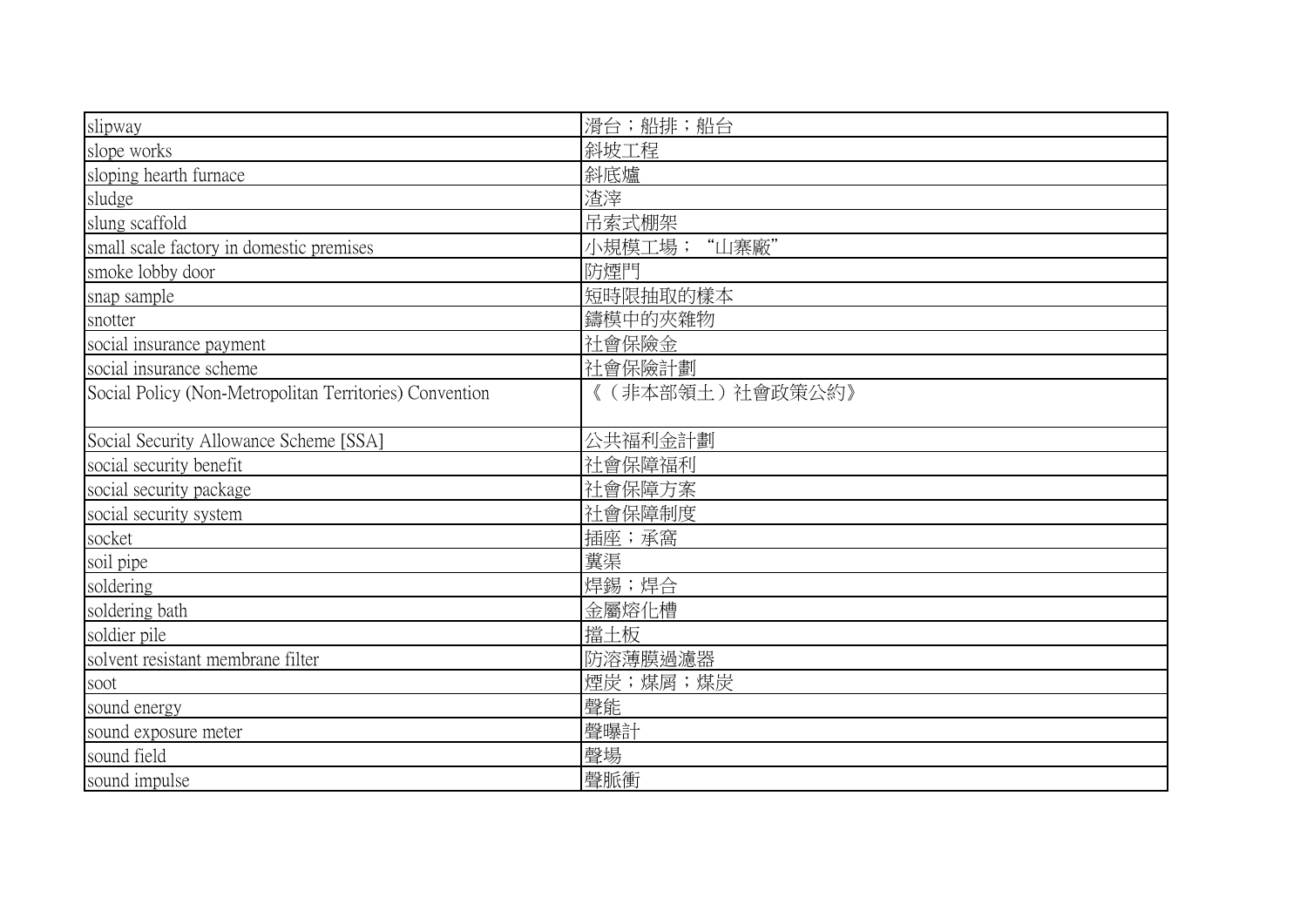| sound insulating barrier                                                            | 隔聲板            |
|-------------------------------------------------------------------------------------|----------------|
| sound level                                                                         | 聲級             |
| sound level calibrator                                                              | 聲級校準器          |
| sound level meter                                                                   | 聲級計            |
| sound power                                                                         | 聲功率            |
| sound power level                                                                   | 聲功率級           |
| sound pressure                                                                      | 聲壓             |
| sound pressure level                                                                | 聲壓級            |
| sound-absorbing barrier                                                             | 吸音屏障           |
| sound-absorbing material                                                            | 吸音物料           |
| source of ignition                                                                  | 火源             |
| special conciliation                                                                | 特別調解           |
| special conciliation officer                                                        | 特派調解員          |
| Special Enforcement Team [Labour Department]                                        | 特別視察組<br>[勞工處] |
| special grant                                                                       | 特別補助金          |
| special holiday                                                                     | 特別假日           |
| special inspection programme                                                        | 特別視察工作         |
| Special Labour Importation Scheme                                                   | 特別輸入勞工計劃       |
| Special Labour Importation Scheme for the New Airport and Related  新機場及有關工程特別輸入勞工計劃 |                |
| Projects                                                                            |                |
| special placement service                                                           | 特別安排就業服務       |
| Special Placement Team                                                              | 就業專責小組         |
| Special Placement Team (New Airport Project) [Labour Department] 新機場工程就業專責小組〔勞工處〕   |                |
|                                                                                     |                |
| special register                                                                    | 特別登記冊          |
| specialist contractor                                                               | 專門承建商          |
| specified industrial undertaking                                                    | 指明工業經營         |
| specified noisy occupation                                                          | 指定的高噪音工作       |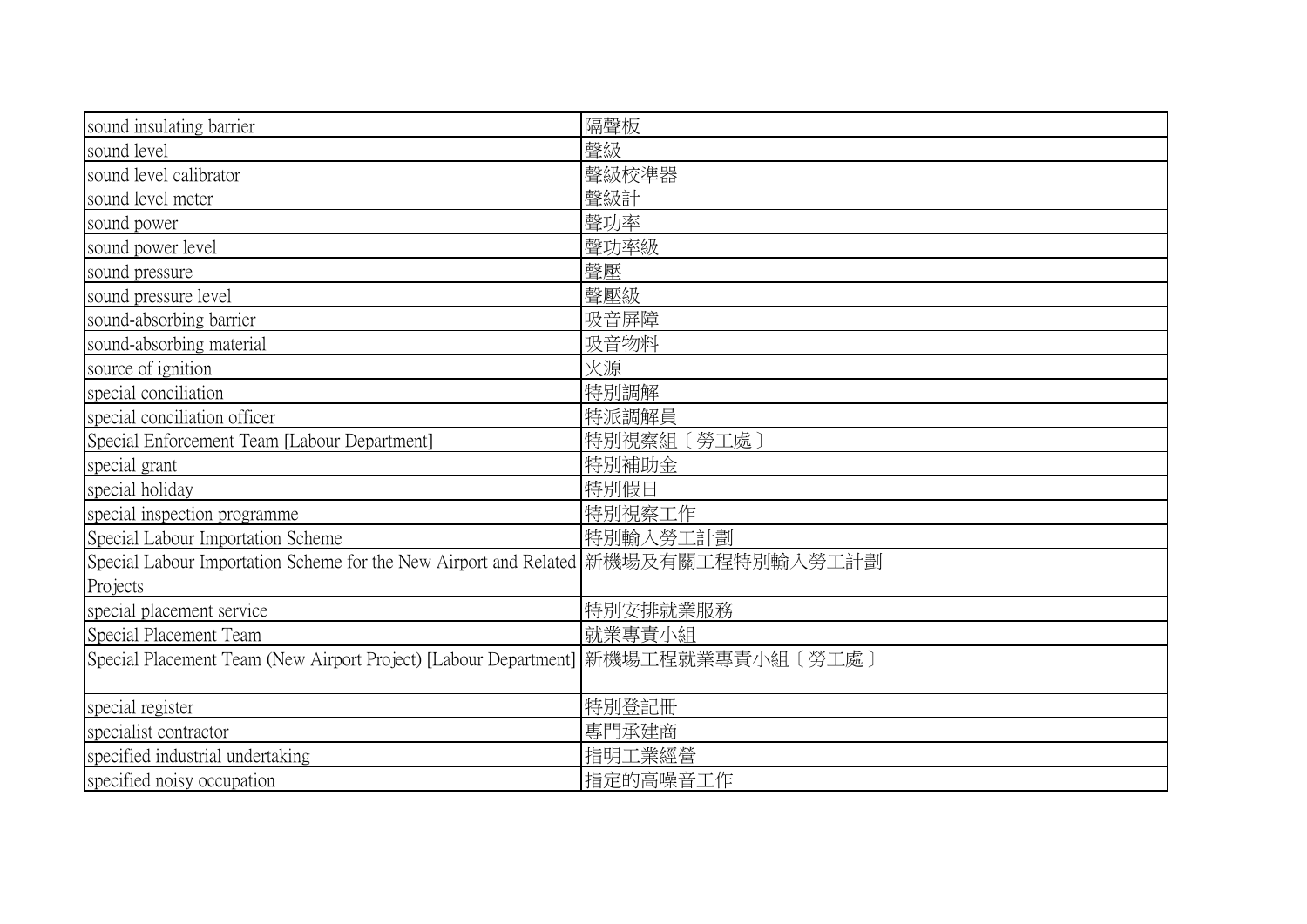| specified process        | 指明工序;指定工序;指定操作程序   |
|--------------------------|--------------------|
| spectacle valve          | 透視喉掣               |
| speed of spindle         | 軸速                 |
| spike                    | 大釘;銷棒              |
| spiked cylinder          | 有針滾筒               |
| spindle                  | 心軸                 |
| spindle moulder          | 打線                 |
| spindle moulding machine | 打線                 |
| spiral                   | 螺旋                 |
| spirometer               | 呼吸量測定器; 肺活量計; 呼吸量計 |
| spirometric test         | 呼吸氣量測試             |
| splicing method          | 拼接方法               |
| splinter guard           | 碎片防護罩              |
| sponsoring company       | 擔保公司               |
| sponsorship form         | 保證書                |
| spontaneous combustion   | 自燃                 |
| spot check               | 抽樣檢查               |
| spot welder              | 點焊接機               |
| spot welding             | 點焊接                |
| spotlight                | 射燈;聚光燈             |
| spout                    | 槽口                 |
| sprain and strain        | 扭傷                 |
| spray                    | 噴霧                 |
| spray gun                | 噴油槍                |
| spray process            | 噴灑工序               |
| spraying area            | 噴塗地點               |
| spraying room            | 噴塗室                |
| spring                   | 彈簧                 |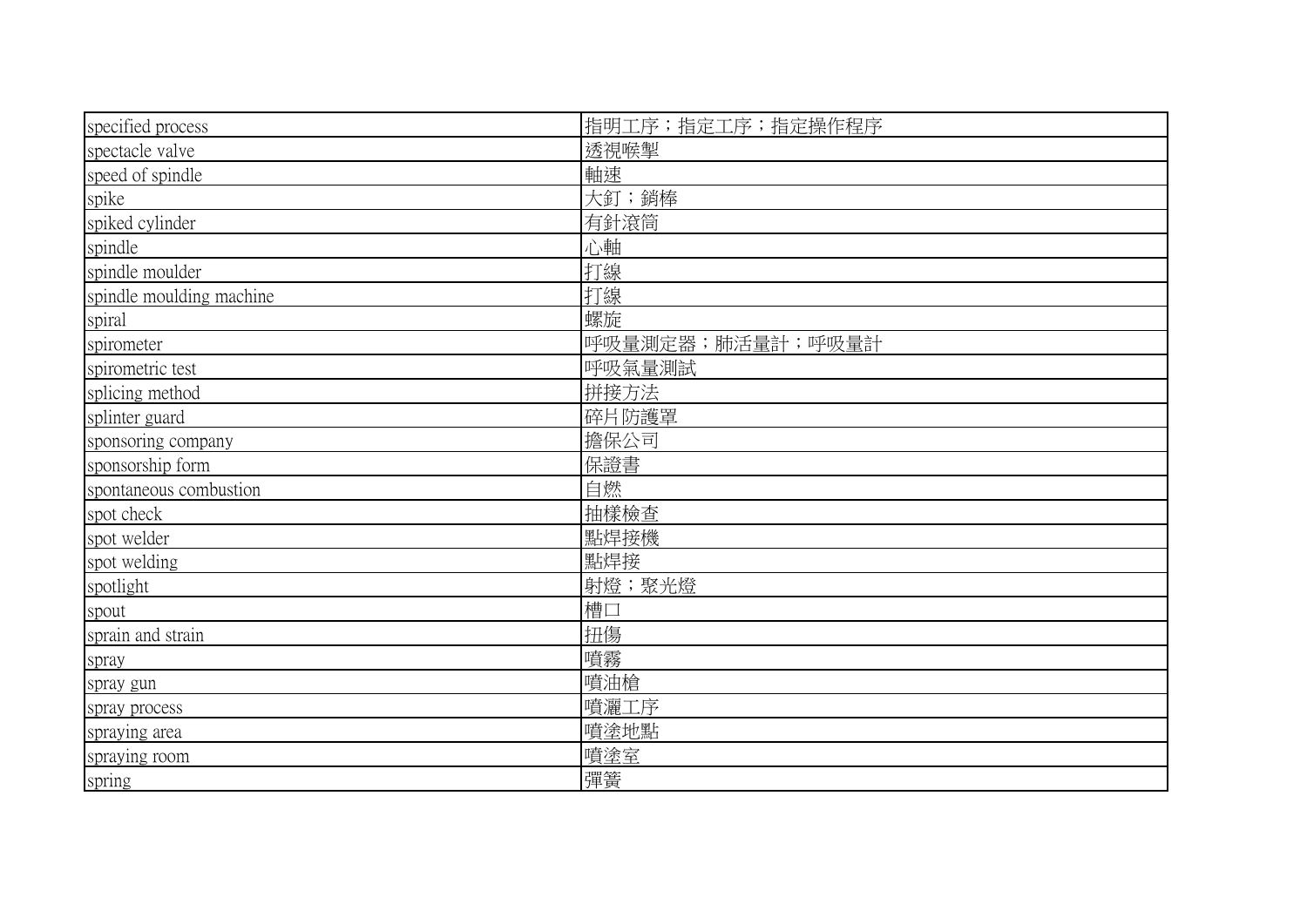| spring-loaded guard                                         | 彈簧護罩       |
|-------------------------------------------------------------|------------|
| sprinkler ring                                              | 環形灑水器      |
| square aperture                                             | 方形孔眼       |
| stacker                                                     | 堆垛機        |
| stacking                                                    | 堆垛         |
| staff deployment                                            | 員工調配       |
| <b>Staff Motivation Scheme</b>                              | 增進公務員表現計劃  |
| <b>Staff Suggestions Scheme</b>                             | 員工建議計劃     |
| <b>Staff Times</b>                                          | 《儕聲》       |
| Staff Training and Development Division [Labour Department] | 員工培訓科〔勞工處〕 |
|                                                             |            |
| stage micrometer                                            | 鏡台測微計      |
| staging plank                                               | 工作橋板       |
| standard deviation                                          | 標準偏差       |
| standard employment contract                                | 標準僱傭合約     |
| standardizing laboratory                                    | 制定標準實驗室    |
| starting device                                             | 開機裝置       |
| stationary pilot flame                                      | 固定點火槍;固定標燈 |
| statistical analysis                                        | 統計分析       |
| status quo                                                  | 現狀         |
| statutory benefit                                           | 法定福利       |
| statutory compensation                                      | 法定補償       |
| statutory declaration                                       | 法定聲明       |
| statutory duty                                              | 法定職責       |
| statutory fund                                              | 法定基金       |
| statutory holiday                                           | 法定假日       |
| statutory minimum contribution                              | 法定最低供款     |
| statutory provident fund                                    | 法定公積金      |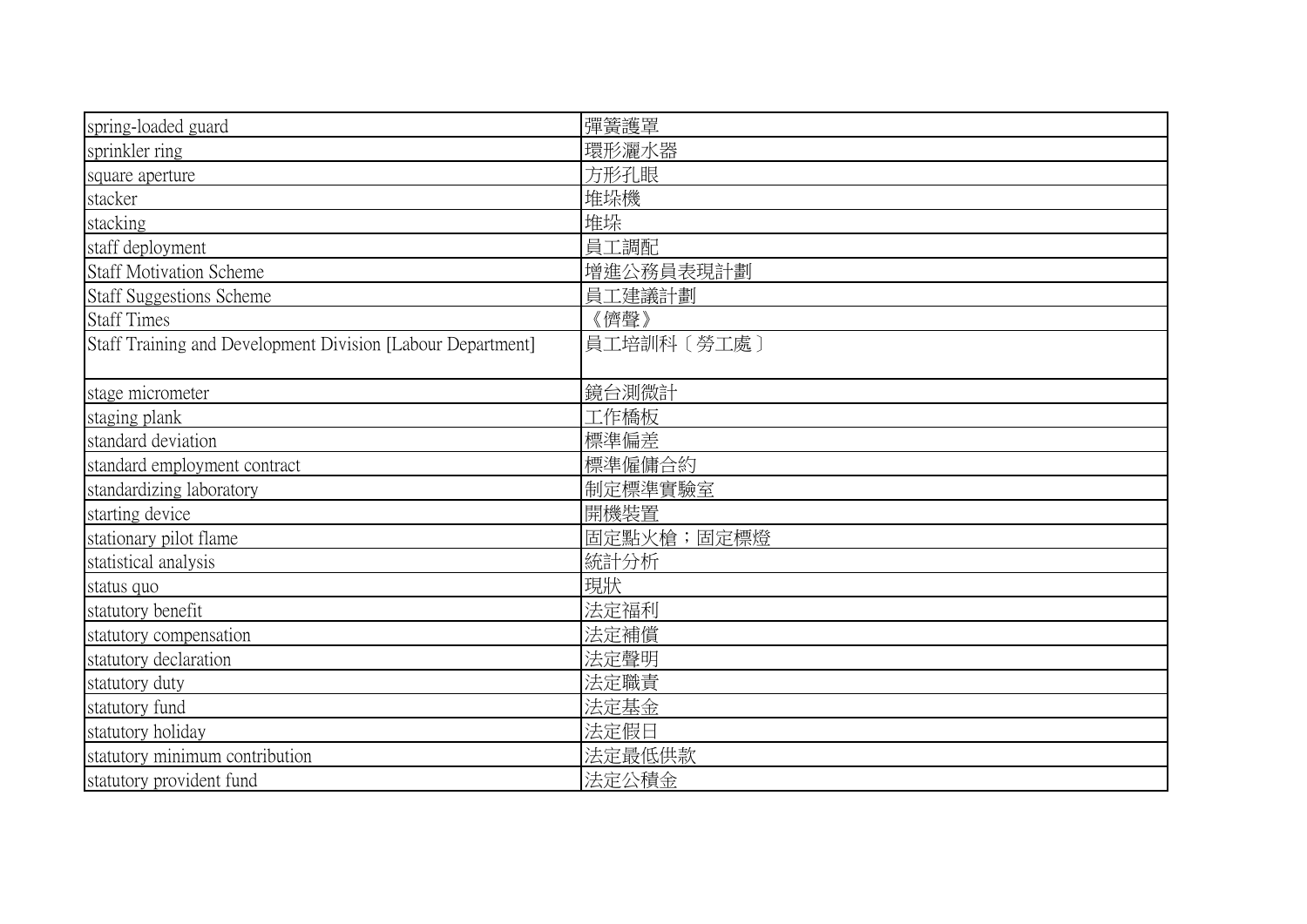| statutory provident fund scheme                   | 法定公積金計劃                |
|---------------------------------------------------|------------------------|
| statutory retirement scheme                       | 法定退休計劃                 |
| stay                                              | 牽條;居留                  |
| steam boiler                                      | 蒸汽鍋爐                   |
| steam cock                                        | 蒸汽旋塞                   |
| steam container                                   | 蒸汽甑                    |
| steam converter                                   | 蒸汽轉化器                  |
| steam pressure gauge                              | 蒸汽壓力計                  |
| steam pressure range                              | 蒸汽壓力水平                 |
| steam receiver                                    | 蒸汽容器                   |
| steam sootblower                                  | 蒸汽吹灰器                  |
| steam trap                                        | 分水器                    |
| steel bar                                         | 鋼筋                     |
| steel bushing                                     | 管位金屬套                  |
| steel fixer                                       | 扎鐵工人                   |
| steel plate                                       | 鋼板                     |
| steel plate mill bunker                           | 漏斗鋼板缸                  |
| steel shaft                                       | 鋼架                     |
| steel shot blasting                               | 金屬微粒噴光法                |
| Steering Group on Industrial Safety               | 工業安全督 <mark>導小組</mark> |
| stepping on object                                | 踏在物件上                  |
| stepping on, striking against or struck by object | 階■物件、碰■物件或遭物件碰■        |
| sterilant                                         | 消毒劑                    |
| sterilant gas                                     | 消毒氣體                   |
| sterilized unmedicated dressing                   | 消毒不含藥敷料                |
| stibine gas                                       | 銻化氫氣                   |
| stiffness [sound]                                 | 勁度〔聲音〕                 |
| stiffness of structural parts of machine          | 機器結構的剛勁度               |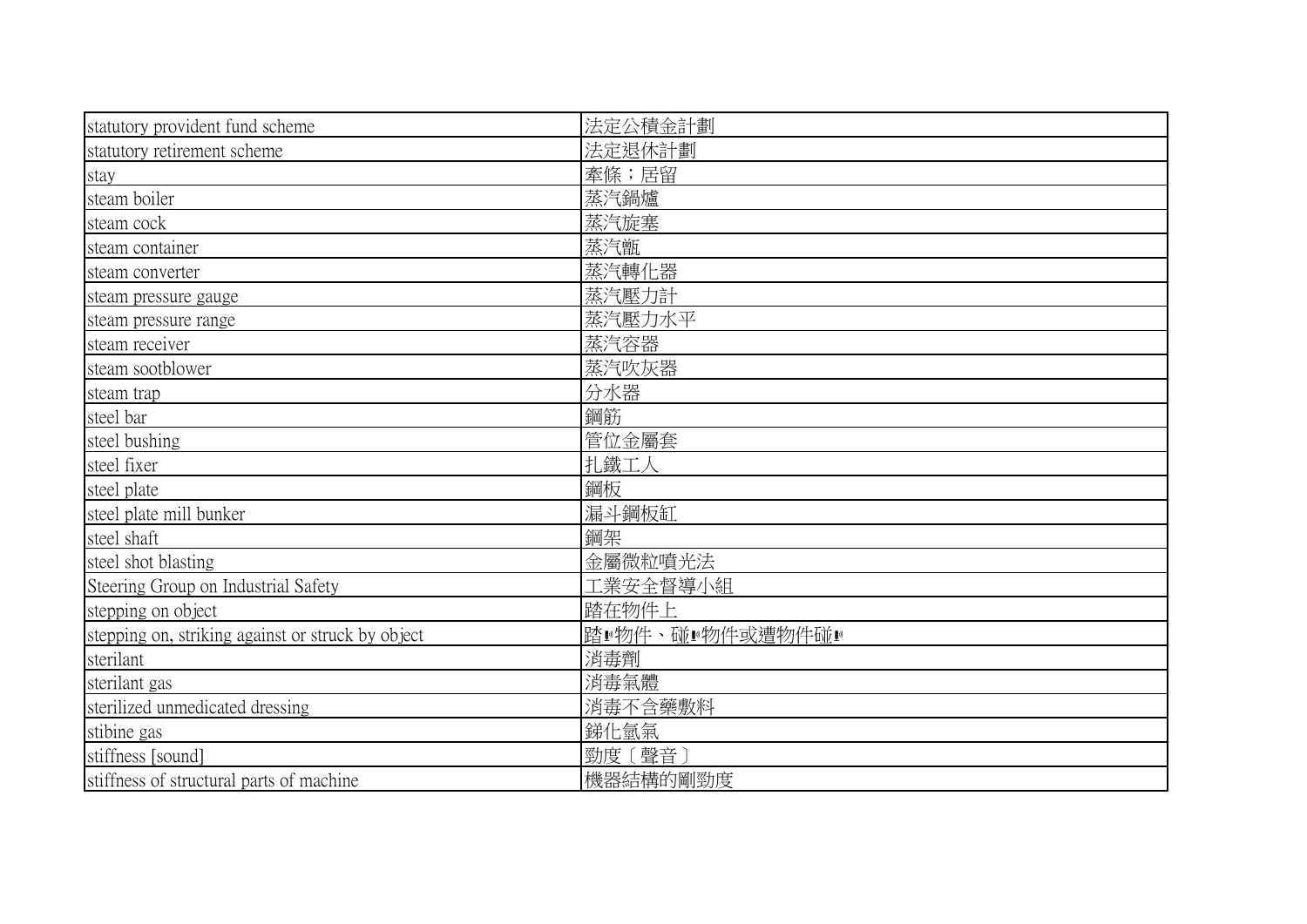| stile                                                        | 窗梃           |
|--------------------------------------------------------------|--------------|
|                                                              |              |
| stirrup                                                      | 鐙筋           |
| stock-bar                                                    | 工料桿          |
| stock-in-trade                                               | 存貨           |
| stoker                                                       | 火夫;火工;司爐工    |
| stone crusher                                                | 夾石機;碎石機      |
| stone-work                                                   | 石造物          |
| stop valve                                                   | 停氣閥          |
| stopping device                                              | 停機裝置         |
| storage                                                      | 倉庫           |
| storage area                                                 | 貯物區          |
| store                                                        | 倉庫           |
| straddle carrier                                             | 貨櫃吊機;貨櫃跨式吊車  |
| Strategic and Organization Review of the Vocational Training | 職業訓練局策略及組織檢討 |
| Council                                                      |              |
| stretcher                                                    | 擔架           |
| stretching roller                                            | 張拉滾筒         |
| strike                                                       | 罷工           |
| Strikes, Strikers and the Law                                | 《罷工、罷工者與法律》  |
| striking against fixed or stationary object                  | 與固定或不動的物件碰撞  |
| striking against moving object                               | 與移動的物件碰撞     |
| striking gear                                                | 撥動裝置         |
| struck by moving or falling object                           | 遭移動或墮下的物件撞擊  |
| struck by moving vehicle                                     | 遭移動中的車輛撞倒    |
| structural shift in employment                               | 就業人口的結構轉型    |
| strut                                                        | 支撐;支柱;壓桿;對角撐 |
| stub press                                                   | 打鈕"啤機"       |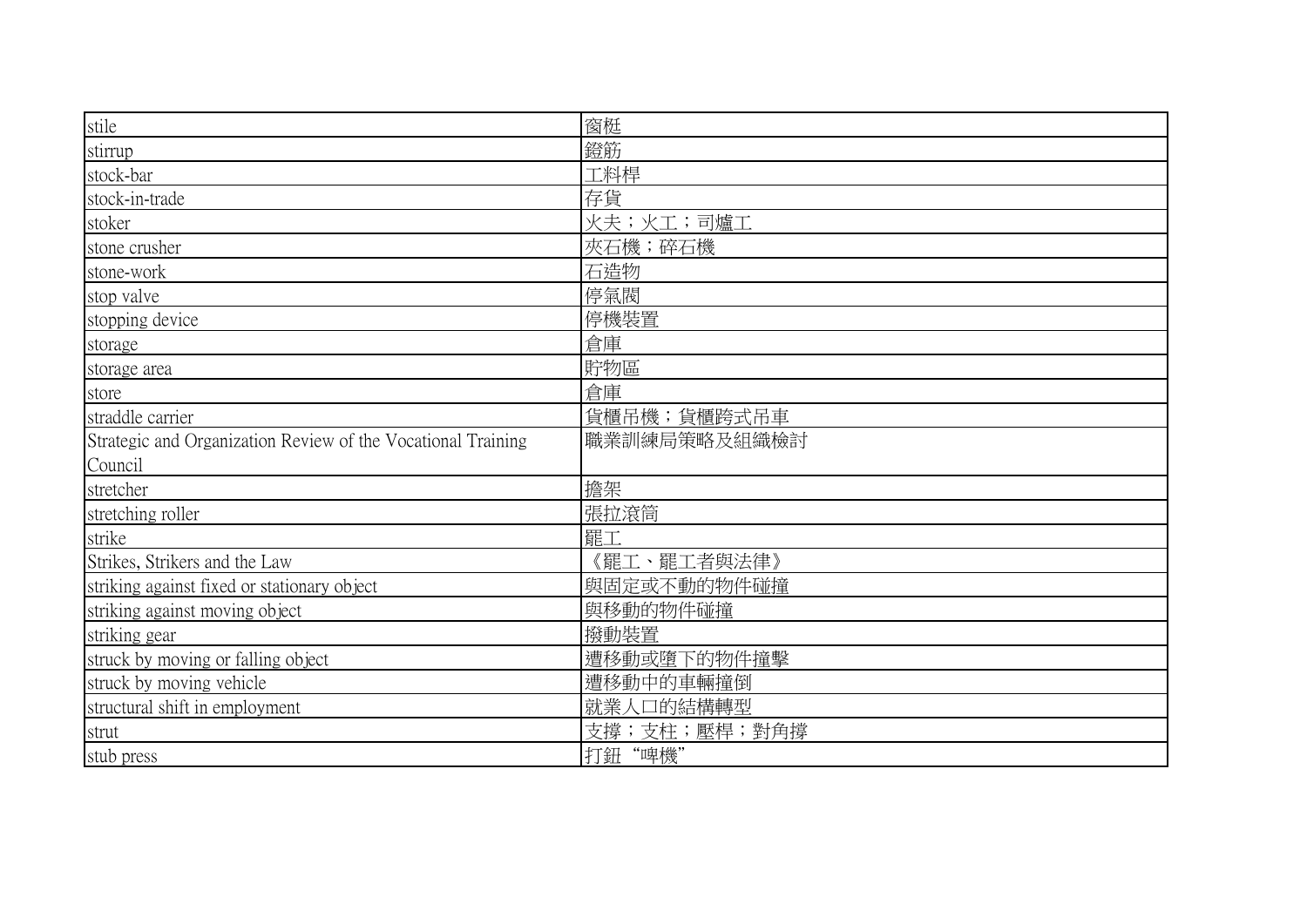| Sub-committee on Electronics Design Technology Training   | 電子設計技術訓練小組委員會〔職業訓練局〕 |
|-----------------------------------------------------------|----------------------|
| [Vocational Training Council]                             |                      |
| Sub-committee on Training in New Technologies [Vocational | 新科技培訓小組委員會 [職業訓練局]   |
| Training Council]                                         |                      |
| sub-contractor                                            | 次承判商;"二判"            |
| sub-contractorship                                        | 承包關係                 |
| subcutaneous cellulitis                                   | 皮下蜂窩織炎               |
| sub-depot                                                 | 分倉                   |
| subordinate sub-contractor                                | "三判";再分包商            |
| subrogation                                               | 轉移;代位權;取代權           |
| subsidized medical treatment                              | 醫療津貼                 |
| substation                                                | 配電站;變壓站              |
| substitute natural gas                                    | 代用天然氣                |
| substituted holiday                                       | 代替假日                 |
| successive flowmeter readings                             | 流量計的連續讀數             |
| suction hood [textile]                                    | 抽棉斗〔紡織〕              |
| suction pump                                              | 抽氣機;吸氣泵;抽氣泵          |
| sulphide works                                            | 硫化合物廠                |
| sulphuric acid works                                      | 硫酸廠                  |
| Summer Job Bazaar                                         | 暑期工招募站               |
| Summer Job Guide                                          | 《暑期工作錦囊》             |
| summer-job safety campaign                                | 暑期工安全運動              |
| Summit Meeting on Open Employment of the Disabled         | 傷殘人士公開就業會議           |
| superannuation scheme                                     | 離職金計劃                |
| superheater                                               | 加熱器                  |
| superheater element                                       | 加熱器組合                |
| Superintendent of Factory Inspectors                      | 1廠督察總監               |
| superior nominated sub-contractor                         | 前判指定次承判商             |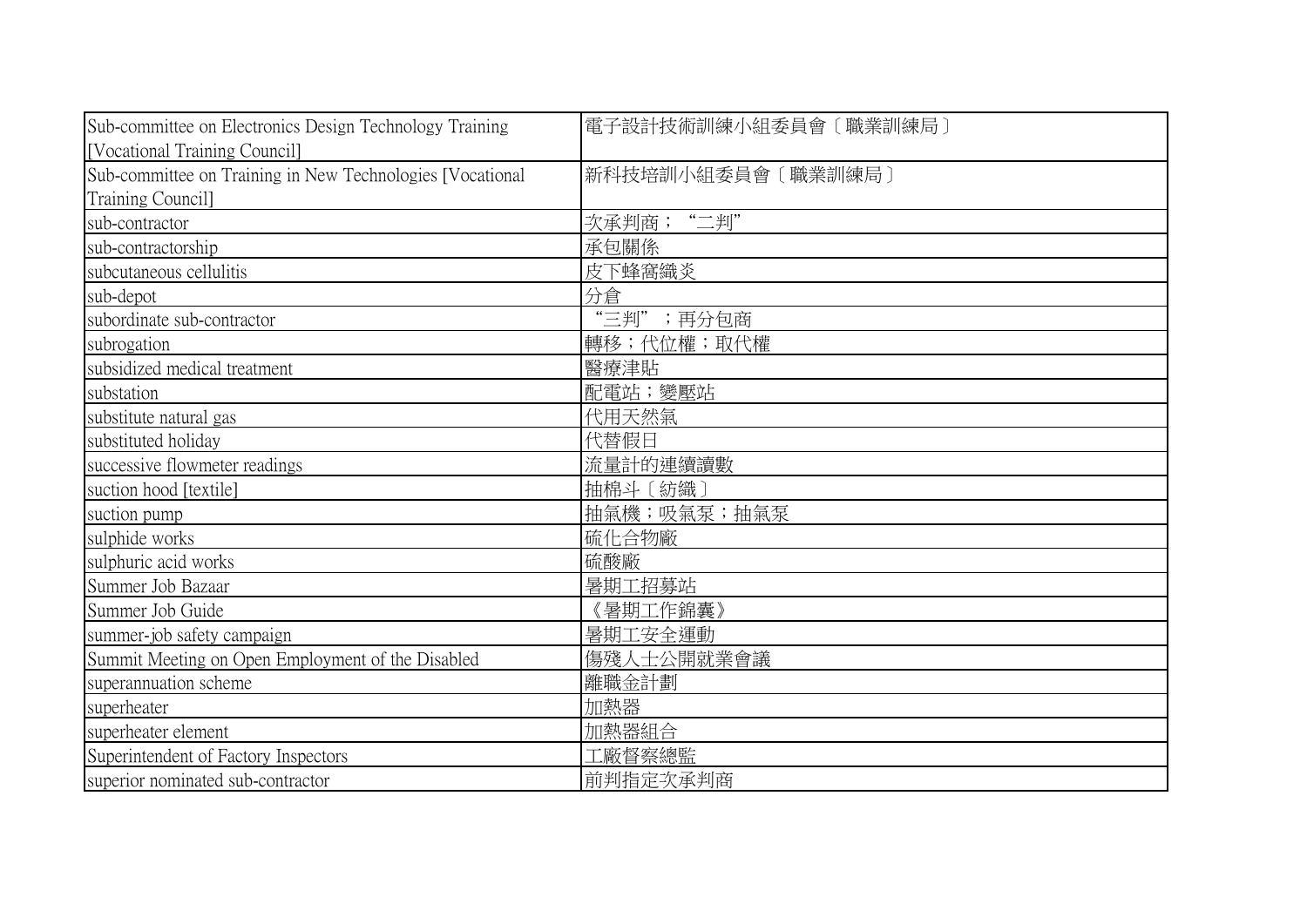| superior sub-contractor                       | 前判次承判商         |
|-----------------------------------------------|----------------|
| supervising body                              | 監察組織           |
| supervision fee                               | 監管費            |
| supervisor                                    | 督導人員;管工        |
| supervisor on duty                            | 當值主管           |
| supervisory level                             | 督導級            |
| Supervisory Management [television programme] | 《督導管理》<br>電視節目 |
| supervisory worker                            | 督導人員           |
| supplement provision                          | 津貼             |
| Supplementary Labour Scheme                   | 補充勞工計劃         |
| supplementary retraining programme            | 附屬再培訓計劃        |
| Support Services Division [Labour Department] | 支援服務科〔勞工處〕     |
| supporter of combustion                       | 助燃劑            |
| supporting stand                              | 支架             |
| surcharge                                     | 附加費            |
| surety                                        | 擔保人;保證人;擔保;保證  |
| surface blow valve                            | 表面排污閥          |
| surface drain                                 | 排水明渠           |
| surface grinder                               | 平面磨機           |
| surgical appliance                            | 外科器具           |
| survey labourer                               | 測量雜工           |
| Surveyor of Boilers and Pressure Vessels      | 鍋爐及壓力容器檢驗主任    |
| Surveyor of Ships                             | 驗船主任           |
| surviving child                               | 在生子女;尚存子女;存活子女 |
| suspended ceiling                             | 假天花            |
| suspended cradle                              | 吊架             |
| suspended scaffold                            | 懸吊式棚架          |
| suspended working platform                    |                |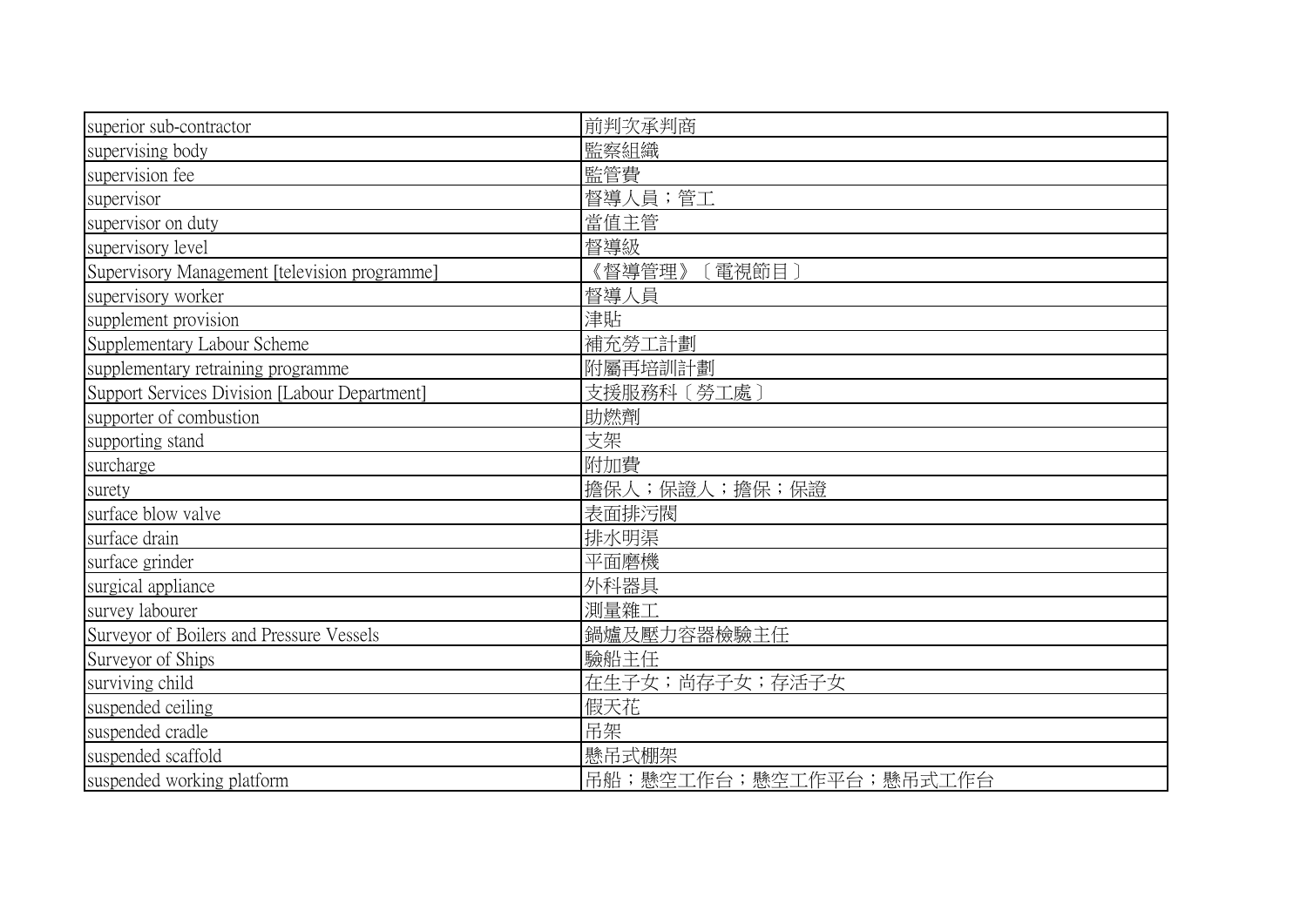| suspension                                       | 停職                          |
|--------------------------------------------------|-----------------------------|
| suspension from employment                       | 暫停僱用                        |
| suspension notice                                | 暫時停工通知書                     |
| suspension of employment                         | 暫停僱用                        |
| suspension of registration                       | 暫時吊銷註冊                      |
| suspension rope                                  | 懸吊纜索                        |
| swarf                                            | 碎屑                          |
| swing group shift duties                         | 輪班制                         |
| swing saw                                        | 搖擺鋸                         |
| swing shift                                      | 短班;中班                       |
| swing-frame grinder                              | 搖擺式磨機                       |
| switch                                           | 開關掣                         |
| switch box                                       | 電掣箱                         |
| switch room                                      | 掣房                          |
| switchboard                                      | 開關盤                         |
| swivel                                           | 轉環                          |
| synthetic natural gas                            | 合成天然氣                       |
| syringe filter holder                            | 注射濾器座                       |
| system of fast and loose pulleys                 | 固定輪及游滑輪系統                   |
| fabric shrinkage machine                         | 織物縮水機                       |
| face [quarry]                                    | 工作面〔石礦場〕                    |
| face screen                                      | 面罩                          |
| factor                                           | 因素;代辦人                      |
| Factories and Industrial Undertakings (Abrasive  | 《工廠及工業經營(砂輪)規例》<br>〔第59章〕   |
| Wheels) Regulations [Cap. 59]                    |                             |
| Factories and Industrial Undertakings (Asbestos) | 《工廠及工業經營(石棉)規例》<br>[ 第59章 ] |
| Regulation [Cap. 59]                             |                             |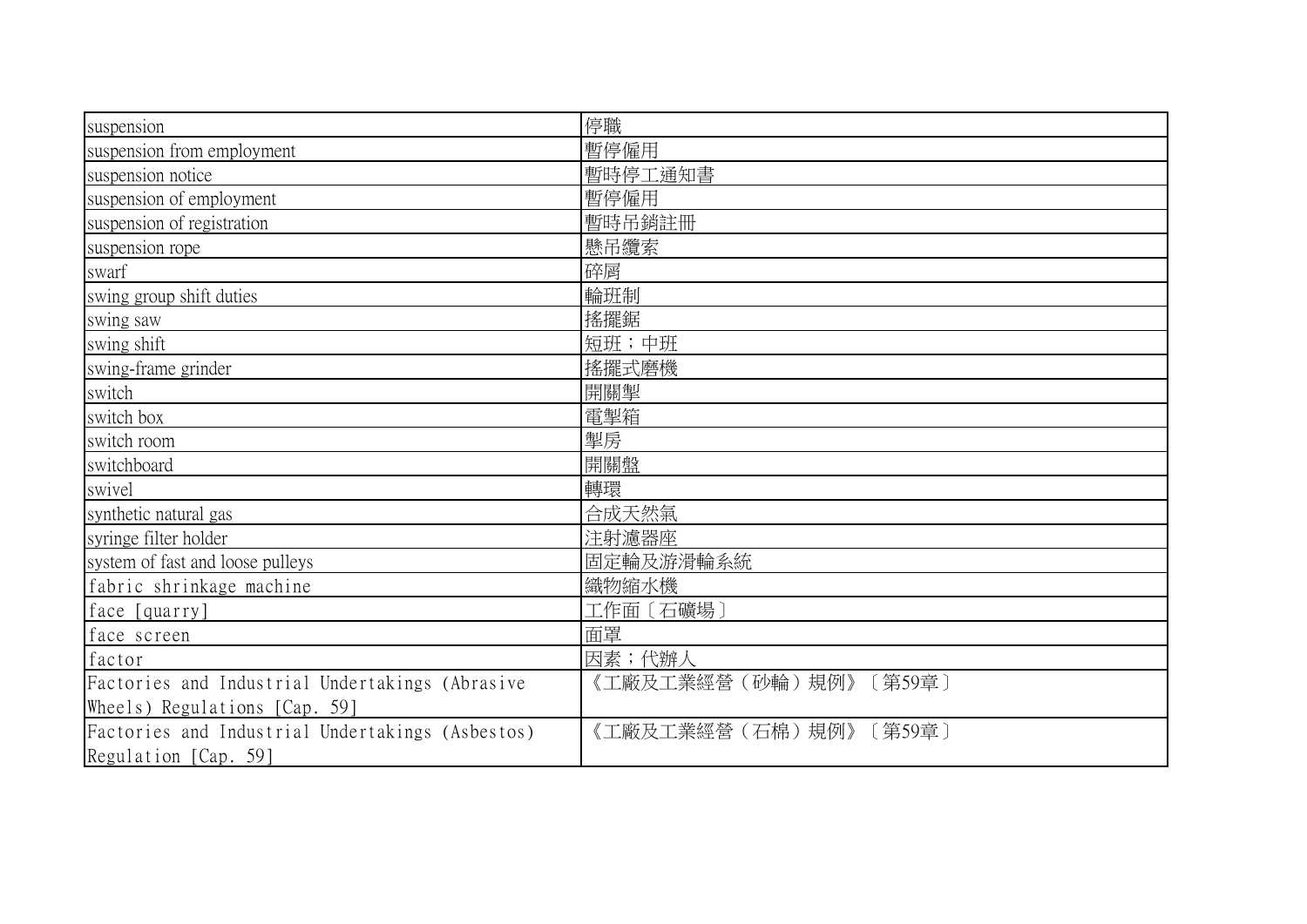| Factories and Industrial Undertakings (Asbestos)    | 《工廠及工業經營(石棉)特別規例》     |
|-----------------------------------------------------|-----------------------|
| Special Regulations [Cap. 59]                       | 〔第59章〕                |
| Factories and Industrial Undertakings (Blasting by  | 《工廠及工業經營(噴砂打磨)特別規例》   |
| Abrasives) Special Regulations [Cap. 59]            | 〔第59章〕                |
| Factories and Industrial Undertakings (Carcinogenic | 《工廠及工業經營(可致癌物質)規例》    |
| Substances) Regulations [Cap. 59]                   | 〔第59章〕                |
| Factories and Industrial Undertakings (Cargo and    | 《工廠及工業經營(貨物及貨櫃搬運)規例》  |
| Container Handling) Regulations [Cap. 59]           | 〔第59章〕                |
| Factories and Industrial Undertakings (Cartridge-   | 《工廠及工業經營(槍彈推動打釘工具)規例》 |
| Operated Fixing Tools) Regulations [Cap. 59]        | 〔第59章〕                |
| Factories and Industrial Undertakings (Confined     | 《工廠及工業經營(密閉空間)規例》     |
| Spaces) Regulations [Cap. 59]                       | 〔第59章〕                |
| Factories and Industrial Undertakings (Dangerous    | 《工廠及工業經營(危險物質)規例》     |
| Substances) Regulations [Cap. 59]                   | 〔第59章〕                |
| Factories and Industrial Undertakings (Dry          | 《工廠及工業經營(乾電池)規例》      |
| Batteries) Regulations [Cap. 59]                    | [第59章]                |
| Factories and Industrial Undertakings (Electricity) | 《工廠及工業經營(電力)規例》       |
| Regulations [Cap. 59]                               | 〔第59章〕                |
| Factories and Industrial Undertakings (Electrolytic | 《工廠及工業經營(電解鉻工序)規例》    |
| Chromium Process) Regulations [Cap. 59]             | 〔第59章〕                |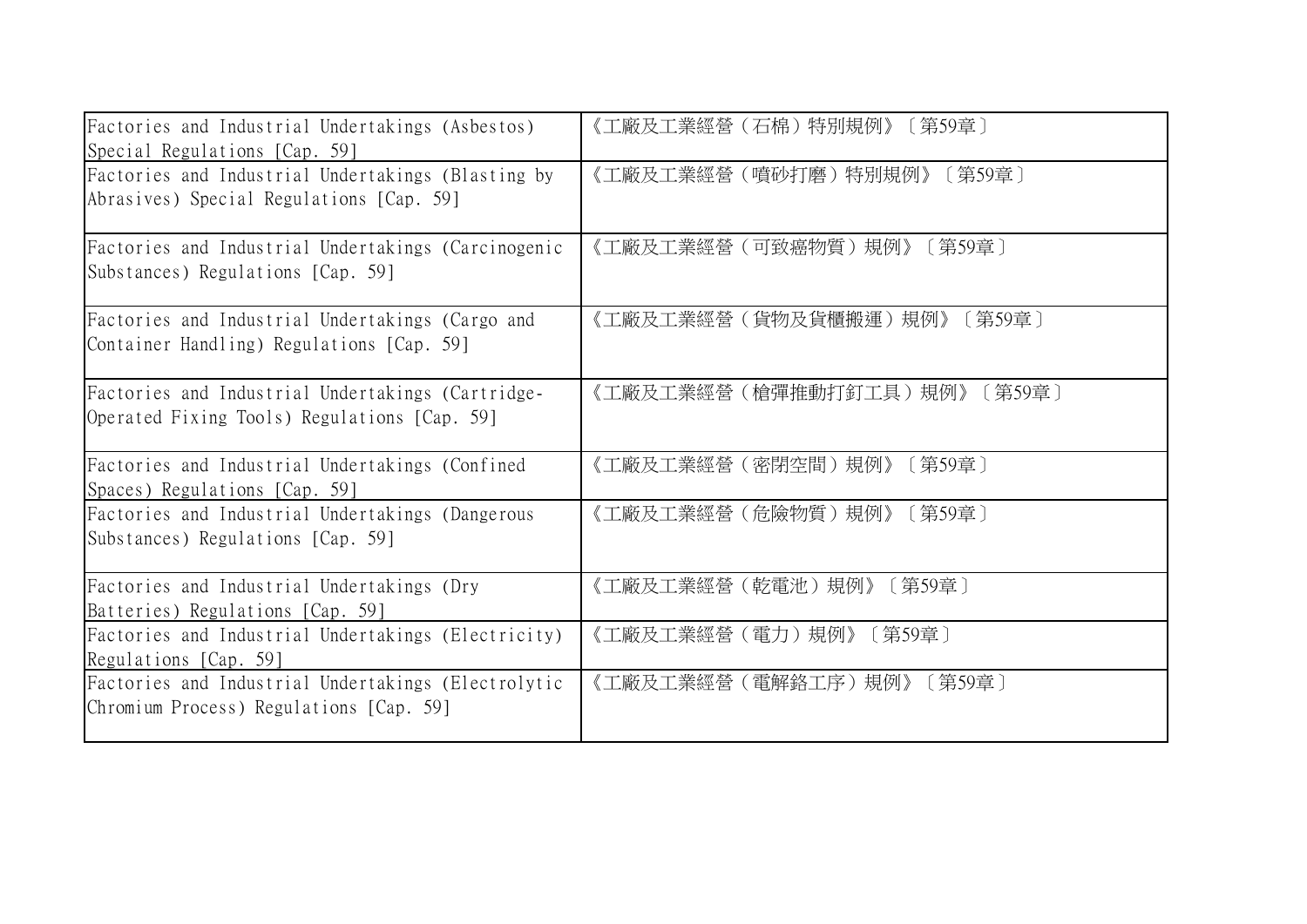| Factories and Industrial Undertakings (Fire<br>Precautions in Notifiable Workplaces) Regulations<br>[ $Cap. 59$ ] | 《工廠及工業經營(應呈報工場的防火設備)規例》<br>〔第59章〕 |
|-------------------------------------------------------------------------------------------------------------------|-----------------------------------|
| Factories and Industrial Undertakings (First Aid in                                                               | 《工廠及工業經營(應呈報工場的急救設備)規例》           |
| Notifiable Workplaces) Regulations [Cap. 59]                                                                      | 〔第59章〕                            |
| Factories and Industrial Undertakings (Goods Lifts)                                                               | 《工廠及工業經營(載貨升降機)規例》                |
| Regulations [Cap. 59]                                                                                             | 〔第59章〕                            |
| Factories and Industrial Undertakings (Guarding and                                                               | 《工廠及工業經營(機械的防護及操作)規例》             |
| Operation of Machinery) Regulation [Cap. 59]                                                                      | 〔第59章〕                            |
| Factories and Industrial Undertakings (Lifting                                                                    | 《工廠及工業經營(起重機械及起重裝置)規例》            |
| Appliances and Lifting Gear) Regulations [Cap. 59]                                                                | 〔第59章〕                            |
| Factories and Industrial Undertakings (Noise at                                                                   | 《工廠及工業經營(工作噪音)規例》                 |
| Work) Regulation [Cap. 59]                                                                                        | 第59章 ]                            |
| Factories and Industrial Undertakings (Notification                                                               | 《工廠及工業經營(職業病呈報)規例》                |
| of Occupational Diseases) Regulations [Cap. 59]                                                                   | 〔第59章〕                            |
| Factories and Industrial Undertakings (Protection of                                                              | 《工廠及工業經營(保護眼睛)規例》                 |
| Eyes) Regulations [Cap. 59]                                                                                       | 〔第59章〕                            |
| Factories and Industrial Undertakings (Safety<br>Officers and Safety Supervisors) Regulations [Cap.<br>59]        | 《工廠及工業經營(安全主任及安全督導員)規例》<br>〔第59章〕 |
| Factories and Industrial Undertakings (Spraying of                                                                | 《工廠及工業經營(易燃液體的噴塗)規例》              |
| Flammable Liquids) Regulations [Cap. 59]                                                                          | 〔第59章〕                            |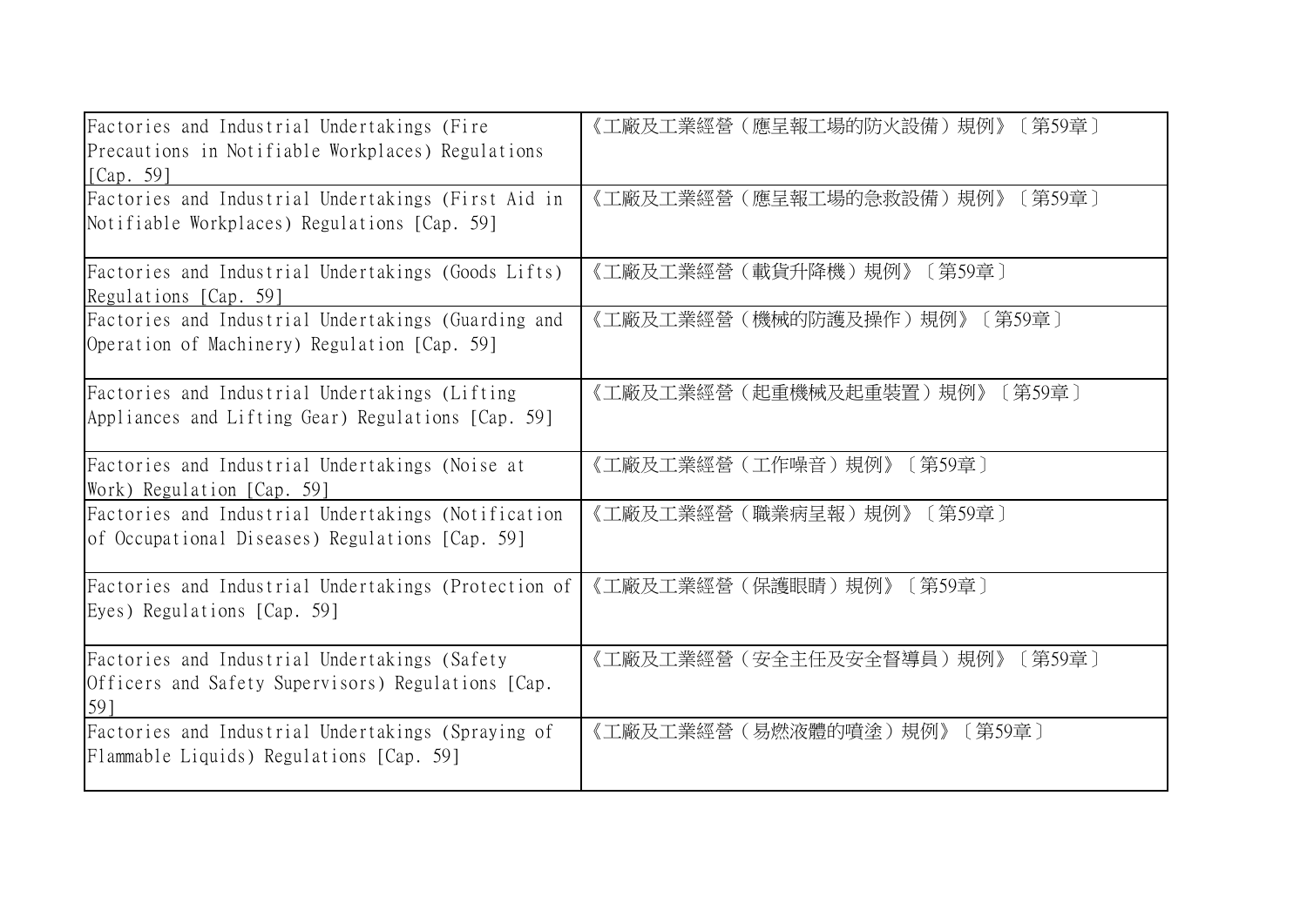| Factories and Industrial Undertakings (Suspended<br>Working Platforms) Regulation [Cap. 59] | 《工廠及工業經營(吊船)規例》〔第59章〕           |
|---------------------------------------------------------------------------------------------|---------------------------------|
| Factories and Industrial Undertakings (Woodworking<br>Machinery) Regulations [Cap. 59]      | 《工廠及工業經營(木工機械)規例》<br>〔第59章〕     |
| Factories and Industrial Undertakings (Work in<br>Compressed Air) Regulations [Cap. 59]     | 《工廠及工業經營(在壓縮空氣中工作)規例》<br>〔第59章〕 |
| Factories and Industrial Undertakings Ordinance<br>[Cap. 59]                                | 《工廠及工業經營條例》<br>〔第59章〕           |
| Factories and Industrial Undertakings Regulations<br>[Cap. 59]                              | 《工廠及工業經營規例》<br>〔第59章〕           |
| factory inspection report                                                                   | !廠視察報告                          |
| Factory Inspector                                                                           | L廠督察                            |
| Factory Inspectorate Division-Safety Programme<br>Promotion Unit                            | 《勞工處工廠督察科安全計劃推廣組》               |
| factory proprietor                                                                          | 工廠東主                            |
| fair employment opportunity                                                                 | 公平就業機會                          |
| fall arrest stripe                                                                          | 防墮裝置                            |
| fall arrestor                                                                               | 防墮裝置                            |
| fall of ground                                                                              | 泥土傾瀉                            |
| fall of person                                                                              | 人體墮下                            |
| fall of person from height                                                                  | 人體從高處墮下                         |
| falling object                                                                              | 下墮物體                            |
| family responsibility                                                                       | 家庭責任                            |
| family status                                                                               | 家庭崗位                            |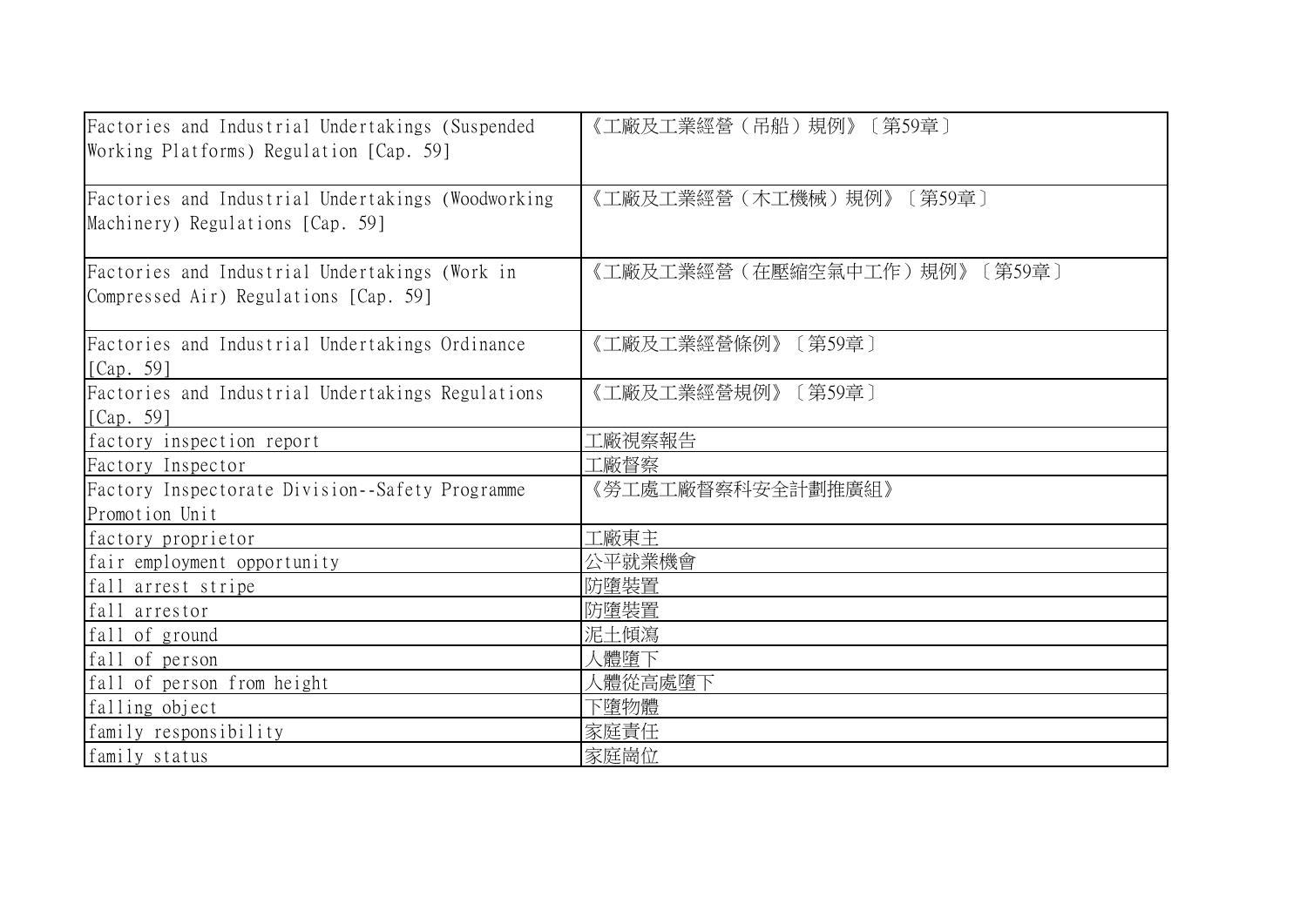| Family Status Discrimination (Formal Investigations)<br>Rules [Cap. 527]                              | 《家庭崗位歧視(正式調查)規則》〔第527章〕              |
|-------------------------------------------------------------------------------------------------------|--------------------------------------|
| Family Status Discrimination (Investigation and<br>Conciliation) Rules [Cap. 527]                     | 《家庭崗位歧視(調查及調解)規則》<br>[第527章]         |
| Family Status Discrimination (Proceedings by Equal<br>Opportunities Commission) Regulation [Cap. 527] | 《家庭崗位歧視(平等機會委員會提出的法律程序)規例》<br>〔第527章 |
| Family Status Discrimination Ordinance [Cap. 527]                                                     | 《家庭崗位歧視條例》<br>[第527章]                |
| fast running belt                                                                                     | 快速運轉傳動帶                              |
| fatal accident                                                                                        | 致命意外                                 |
| Fatal Accidents Ordinance [Cap. 22]                                                                   | 《致命意外條例》<br>〔第22章〕                   |
| fatal case                                                                                            | 致命個案                                 |
| Fatal Cases Office [Labour Department]                                                                | 死亡案件辦事處〔勞工處〕                         |
| fault                                                                                                 | 過失                                   |
| Federation of Civil Service Unions                                                                    | 公務員工會聯合會                             |
| Federation of Hong Kong and Kowloon Labour Unions                                                     | 港九勞工社團聯會                             |
| Federation of Hong Kong Garment Manufacturers                                                         | 香港製衣業總商會                             |
| Federation of Hong Kong Industries                                                                    | 香港工業總會                               |
| Federation of Hong Kong Industries Ordinance [Cap.<br>321]                                            | [第321章]<br>《香港工業總會條例》                |
| feed check valve                                                                                      | 給水止回閥                                |
| feed water                                                                                            | 給水;爐水                                |
| feed water regulator                                                                                  | 給水調節器                                |
| feed water system                                                                                     | 給水系統                                 |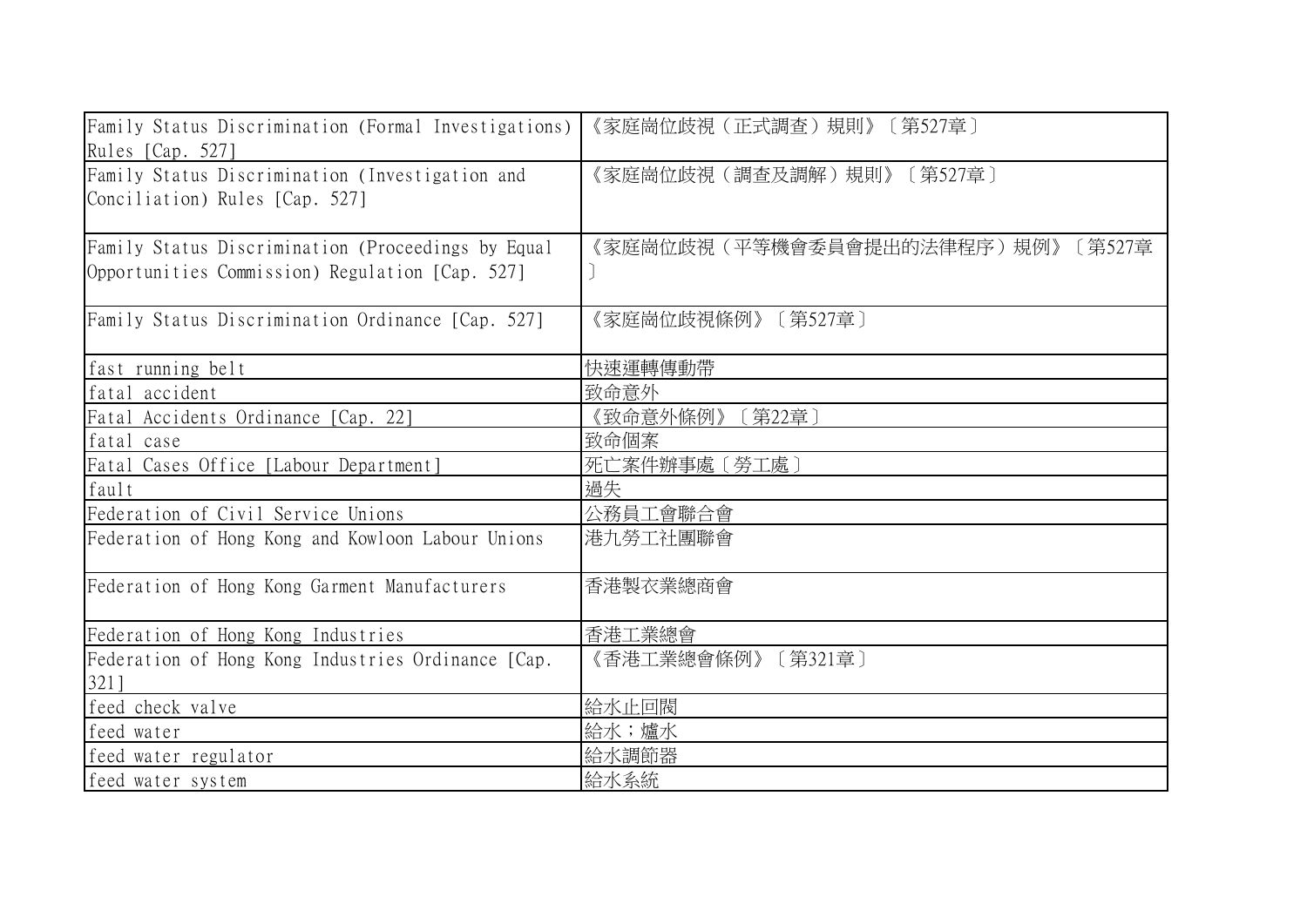| feed water treatment              | 給水處理       |
|-----------------------------------|------------|
| feed water valve                  | 給水閥        |
| feeding roller                    | 入料滾筒轆;入料轆  |
| feldspar                          | 長石         |
| fence                             | 擋板         |
| ferrous metal melting process     | 鐵合金熔化工序    |
| fibre filter                      | 玻璃纖維濾器     |
| fibre glass                       | 玻璃纖維;玻璃棉   |
| fibre rope                        | 纖維纜索       |
| fibre-rope sling                  | 纖維纜吊索      |
| fibrosis of the lung              | 肺部纖維化      |
| fibrous actinolite                | 纖維狀陽起石     |
| fibrous anthophyllite             | 纖維狀直閃石     |
| fibrous tremolite                 | 纖維狀透閃石     |
| field survey                      | 實地調查       |
| figure scaffold                   | 圖型棚架       |
| filling in                        | 填土         |
| film temperature                  | 油膜溫度       |
| filter head                       | 濾器嘴        |
| filter holder                     | 濾器座        |
| final employment period           | 最終僱傭期      |
| financial provision               | 經濟援助       |
| financial security                | 入息保障;經濟保障  |
| finished product                  | 製成品        |
| fire and chemical safety campaign | 防火及化學品安全運動 |
| fire extinguishing appliance      | 滅火器具       |
| fire insulation                   | 隔火         |
| fire resisting period [FRP]       | 耐火時間       |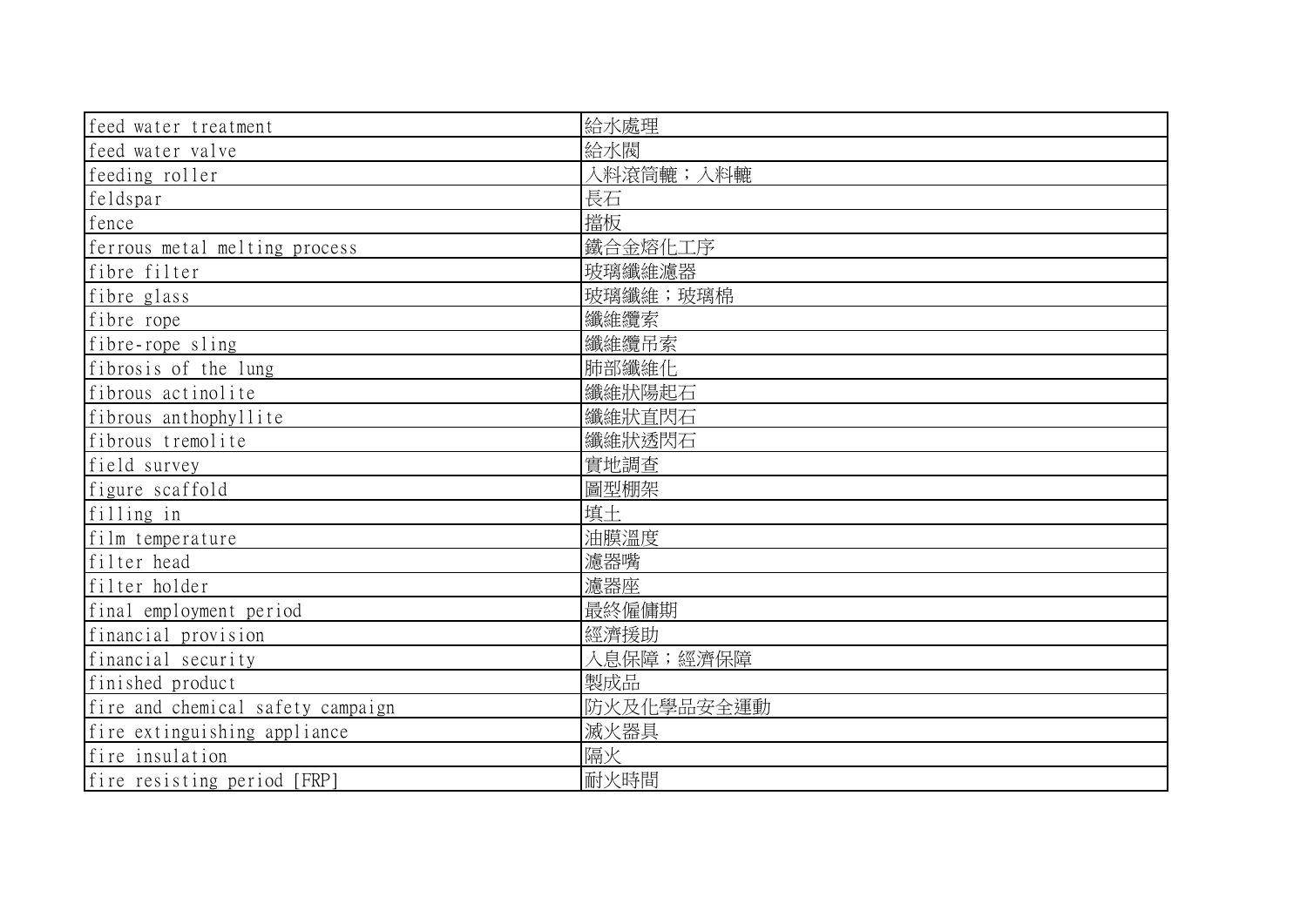| fire service equipment                     | 防火設備          |
|--------------------------------------------|---------------|
| fire service installation                  | 防火裝置          |
| Fire Services Certificate                  | 消防證明書         |
| fire side                                  | 火位;外殼         |
| fire-fighting training                     | 防火訓練          |
| fireplace                                  | 壁爐            |
| fire-proofed material                      | 防火物料          |
| fire-resisting material                    | 耐火物料          |
| fire-tube boiler                           | 火管式鍋爐         |
| Fire-Tube Boiler Operation                 | 《火管式鍋爐及其操作》   |
| fireworks [explosives and blasting agents] | 爆竹煙花〔爆炸品及爆破劑〕 |
|                                            |               |
| fireworks composition                      | 爆竹煙花合成物       |
| firm                                       | 商號            |
| first action level                         | 初級措施聲級        |
| first aid box                              | 急救箱           |
| first aid cupboard                         | 急救櫃           |
| first aid room                             | 急救室           |
| fitting                                    | 配件; 裝置; 設備    |
| fitting-out works                          | 裝修工程          |
| five-strand wire fence                     | 五股線鐵絲網        |
| fixed contribution rate                    | 固定供款率         |
| fixed guard                                | 固定式護罩         |
| fixed penalty system                       | 定額罰款制度        |
| fixed shield                               | 固定護盾;固定屏障     |
| fixed-term contract                        | 定期合約;固定時期的合約  |
| fixing                                     | 固定裝置          |
| flame cutting                              | 火燄切割          |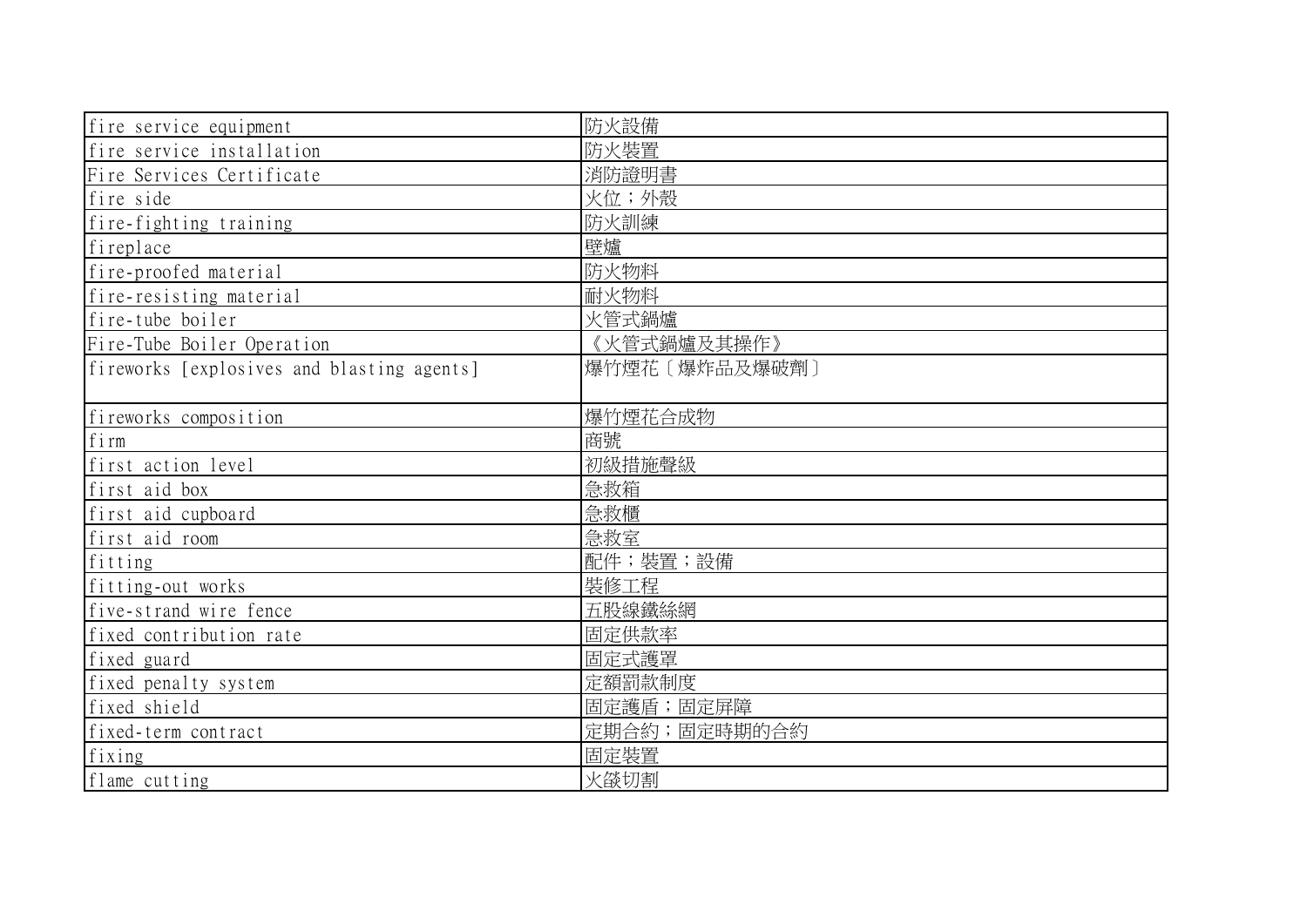| flame detector                    | 火燄感應器         |
|-----------------------------------|---------------|
| flame impingement                 | 火燄衝擊          |
| flameproof                        | 防焰            |
| flameproof electrical equipment   | 防火電氣設備        |
| flammable liquid                  | 易燃液體          |
| flammable liquid spraying process | 易燃液體噴塗工序      |
| flammable mixture                 | 易燃混合物         |
| flange                            | 輪緣;凸緣〔護罩〕     |
| flank                             | 篷罩            |
| flare back                        | 逆火;火舌回閃;"打火炮" |
| flash point                       | 閃點;引火點        |
| flashing up                       | 開動;燃點         |
| flex [textile]                    | 花線〔紡織〕        |
| flexible electric conductor       | 柔性電導體         |
| flexible element                  | 柔順元件;柔順軟件     |
| flexible rostering                | 長短日輪值制        |
| floating holiday                  | 浮動假期          |
| floor board                       | 地板            |
| floor level                       | 樓面水平          |
| floor opening                     | 樓面洞口          |
| floor slab                        | 樓面;地台         |
| floor stand grinder               | 座地式磨機         |
| floor tile                        | 樓面磚;地磚        |
| flowmeter                         | 流量計;測流計       |
| flue                              | 煙道            |
| flue gas uptake                   | 垂直廢氣管道        |
| fluorescent light                 | 光管            |
| flux                              | 焊劑;熔接劑        |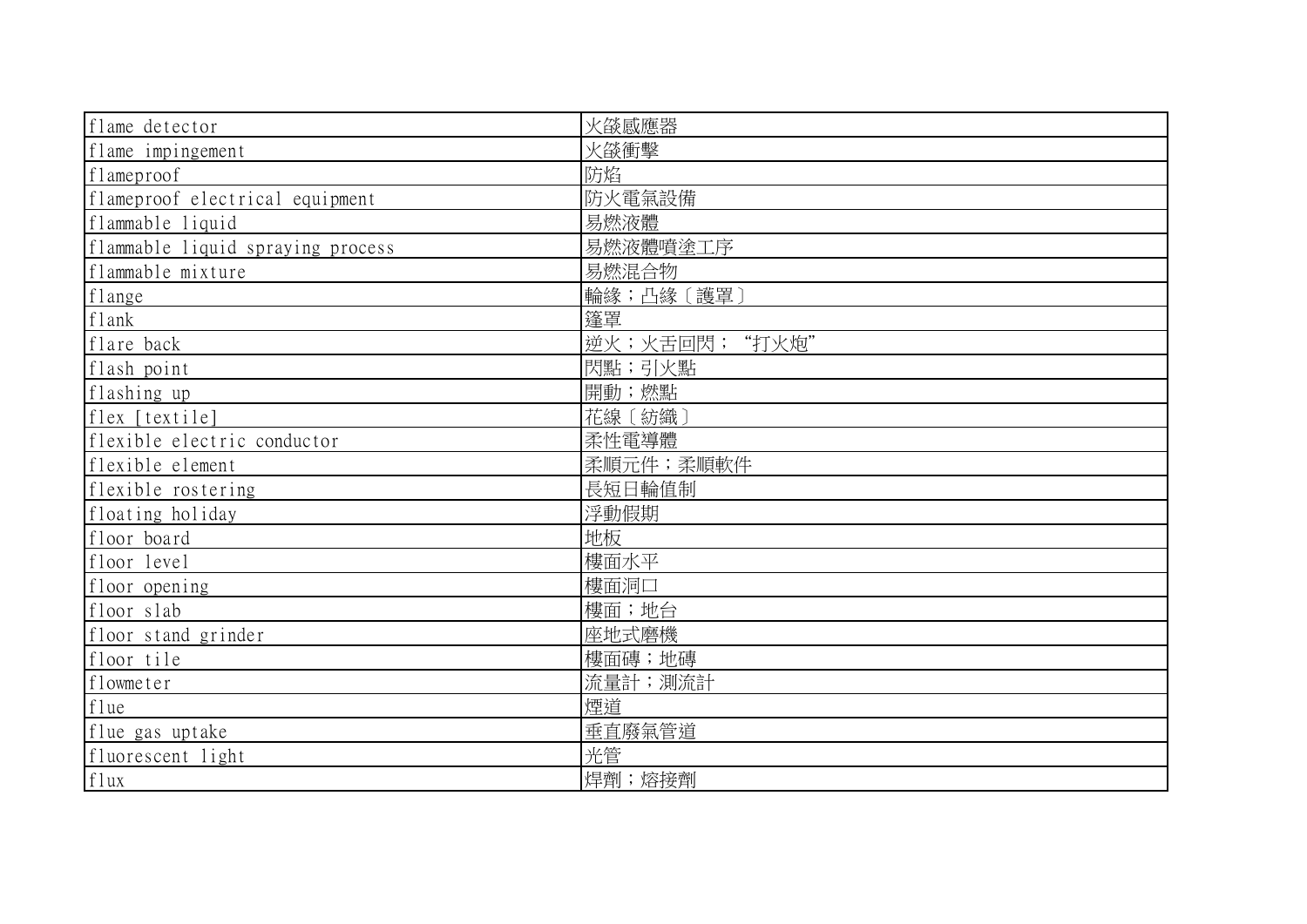| fly [textile]                           | 落棉〔紡織〕             |
|-----------------------------------------|--------------------|
| flying debris                           | 横飛的碎料              |
| flywheel                                | 飛輪                 |
| f-number [value of fractional exposure] | f 值 [分段曝露數值]       |
| folding step-ladder                     | 摺合踏梯; "人字梯"        |
| folding support                         | 摺合支撐物              |
| folding trestle                         | 摺合支架               |
| food allowance                          | 膳食津貼               |
| foot pedal                              | 腳掣;腳踏              |
| foothold                                | 腳踏                 |
| footing                                 | 立足處                |
| footing works                           | 地腳工程               |
| forbidden investment practice           | 受禁制投資活動            |
| forced expiratory volume [FEV]          | 最大呼氣量              |
| Forced Labour Convention                | 《強迫勞動公約》           |
| forced vital capacity [FVC]             | 最大肺活量              |
| forced vital capacity percentage        | 最大肺活量百分率           |
| forced vital capacity test              | 最大肺活量測試            |
| foreign compensation                    | 外地補償               |
| foreign domestic helper                 | 外來家庭傭工;外籍家庭傭工;外籍家傭 |
| foreign worker                          | 外地工人               |
| foreign-going ship                      | 遠洋船舶               |
| forfeiture rule                         | 喪失權利規則             |
| forge                                   | 鍛爐                 |
| fork-lift truck                         | 叉式起重車              |
| forming [pressing]                      | 成形〔壓模〕             |
| Forming a Trade Union                   | 《籌組職工會》            |
| formwork                                | 板模                 |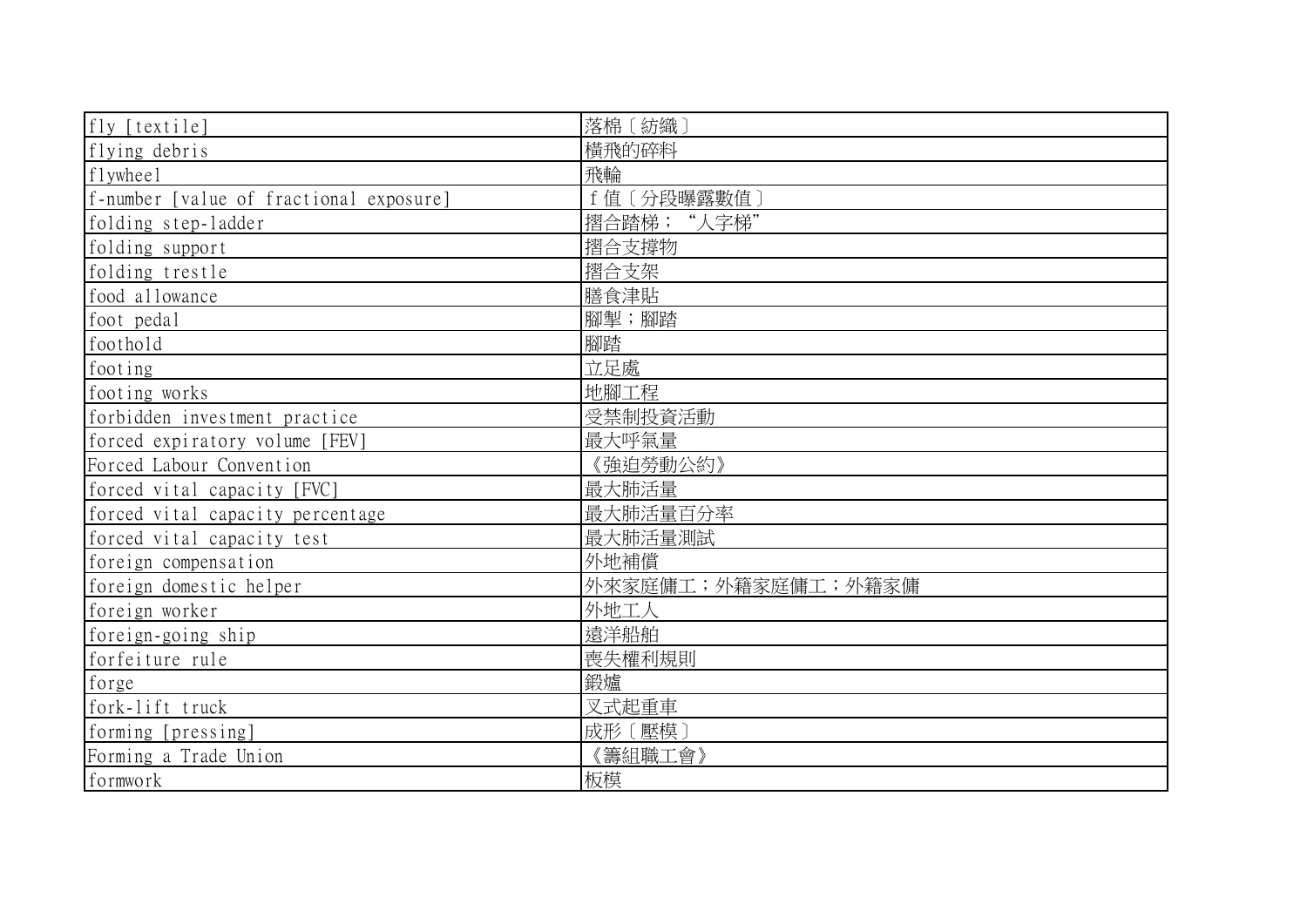| formwork erection                                  | 搭建板模             |
|----------------------------------------------------|------------------|
| fossil-fuel boiler                                 | 化石燃料鍋爐;礦物燃料鍋爐    |
| fractional exposure                                | 分段曝露             |
| fracture                                           | 骨折               |
| free careers guidance                              | 免費擇業輔導服務         |
| free employment service                            | 免費就業輔導服務         |
| free medical treatment                             | 免費醫療福利           |
| free silica                                        | 游離硅石             |
| Freedom of Association and Protection of the Right | 《結社自由和保護組織權利公約》  |
| to Organize Convention                             |                  |
| freezing                                           | 凍傷               |
| freight container                                  | 貨櫃               |
| frequency analysis                                 | 頻率分析             |
| friction gearing                                   | 摩擦傳動裝置           |
| friction press                                     | 摩擦壓機;擦動式"啤機"     |
| fringe benefit                                     | 附帶福利             |
| frit works                                         | 搪瓷粉廠             |
| frivolous claim                                    | 無意義的索償           |
| front sliding gate                                 | 前滑動式擋閘           |
| front-line management                              | 基層管理人員           |
| front-line staff                                   | 第一線員工;直接為市民服務的人員 |
| fuel oil service tank                              | 燃油供應櫃            |
| fuel oil system                                    | 燃油系統             |
| full employment                                    | 全民就業;全面就業        |
| full_month's wage                                  | 全月工資             |
| full registration                                  | 正式註冊             |
| full working day                                   | 整個工作日            |
| full-load test                                     | 最高負重量測試          |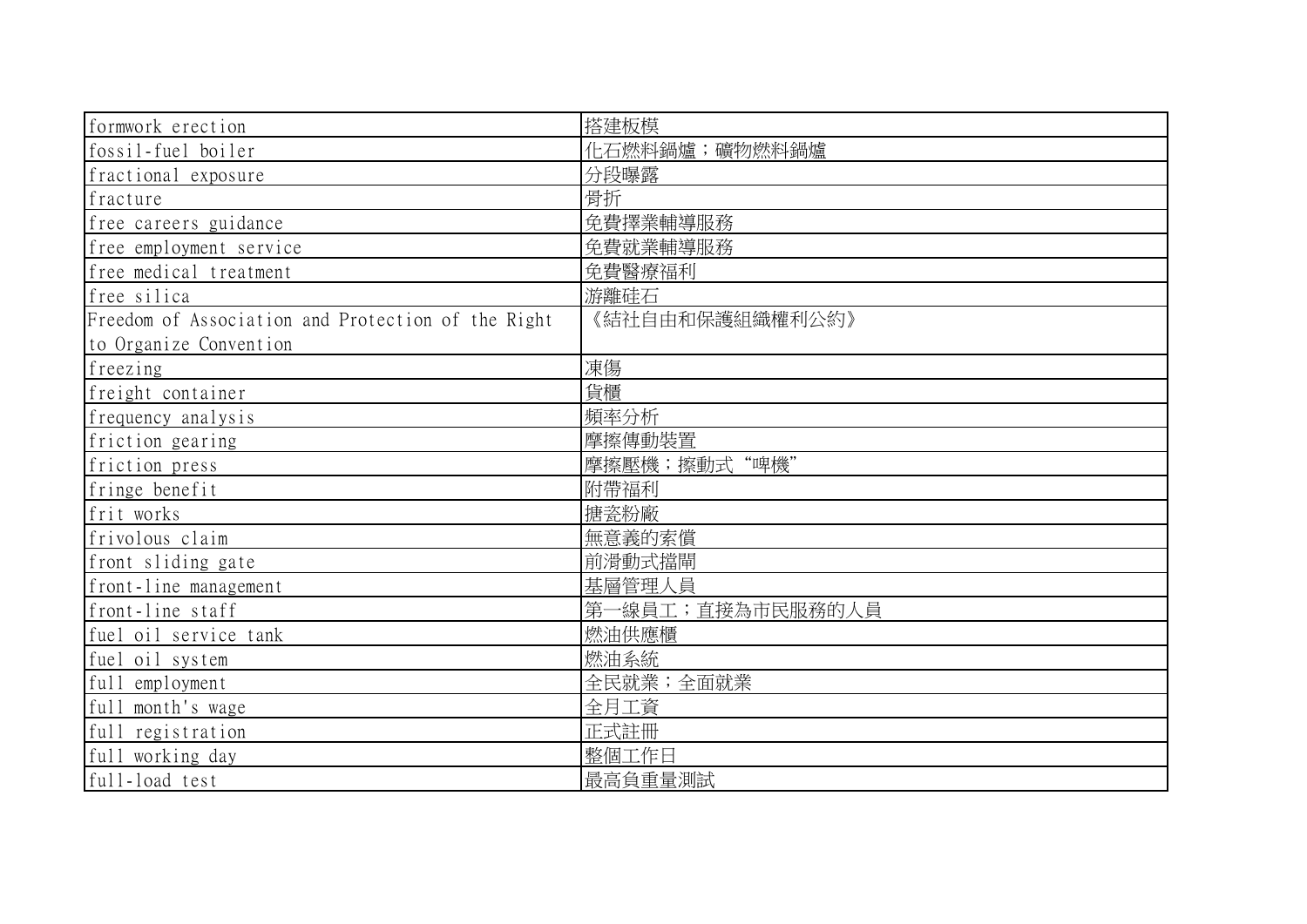| fully automatic plastic injection moulding machine                  | 全自動注塑機;全自動壓注模塑機;塑膠注塑機 |
|---------------------------------------------------------------------|-----------------------|
| fully reckonable years of service                                   | 可十足計算的服務年資            |
| fulminate [explosives and blasting agents]                          | 雷酸鹽〔爆炸品及爆破劑〕          |
| function                                                            | 職能                    |
| fund management industry                                            | 基金管理業                 |
| fund manager                                                        | 基金經理                  |
| furnace                                                             | 熔爐                    |
| furnace collapse                                                    | 爐膛倒塌                  |
| furtherance of trade dispute                                        | 深化勞資糾紛                |
| fuse                                                                | 熔斷器;信管                |
| fused spur box                                                      | 保險絲盒;有熔絲的支線盒          |
| fusible link                                                        | 可熔斷的連接線               |
| -beam                                                               | 工字樑                   |
| ignition procedure                                                  | 點火程序                  |
| illegal employment                                                  | 非法僱用勞工或受僱             |
| illegal lockout                                                     | 非法閉廠                  |
| illegal strike                                                      | 非法罷工                  |
| $i11$ -treatment                                                    | 虐待                    |
| immersion refractometer                                             | 浸沉式折射計                |
| Immigration Ordinance [Cap. 115]                                    | [第115章]<br>《人民入境條例》   |
| immunity                                                            | 豁免權                   |
| immunity from civil suits                                           | 享有民事訴訟的豁免權            |
| impinger                                                            | 衝擊器                   |
| implied termination                                                 | 隱含終止                  |
| Importation of Labour Scheme for the New Airport and 新機場及有關工程輸入勞工計劃 |                       |
| Related Projects                                                    |                       |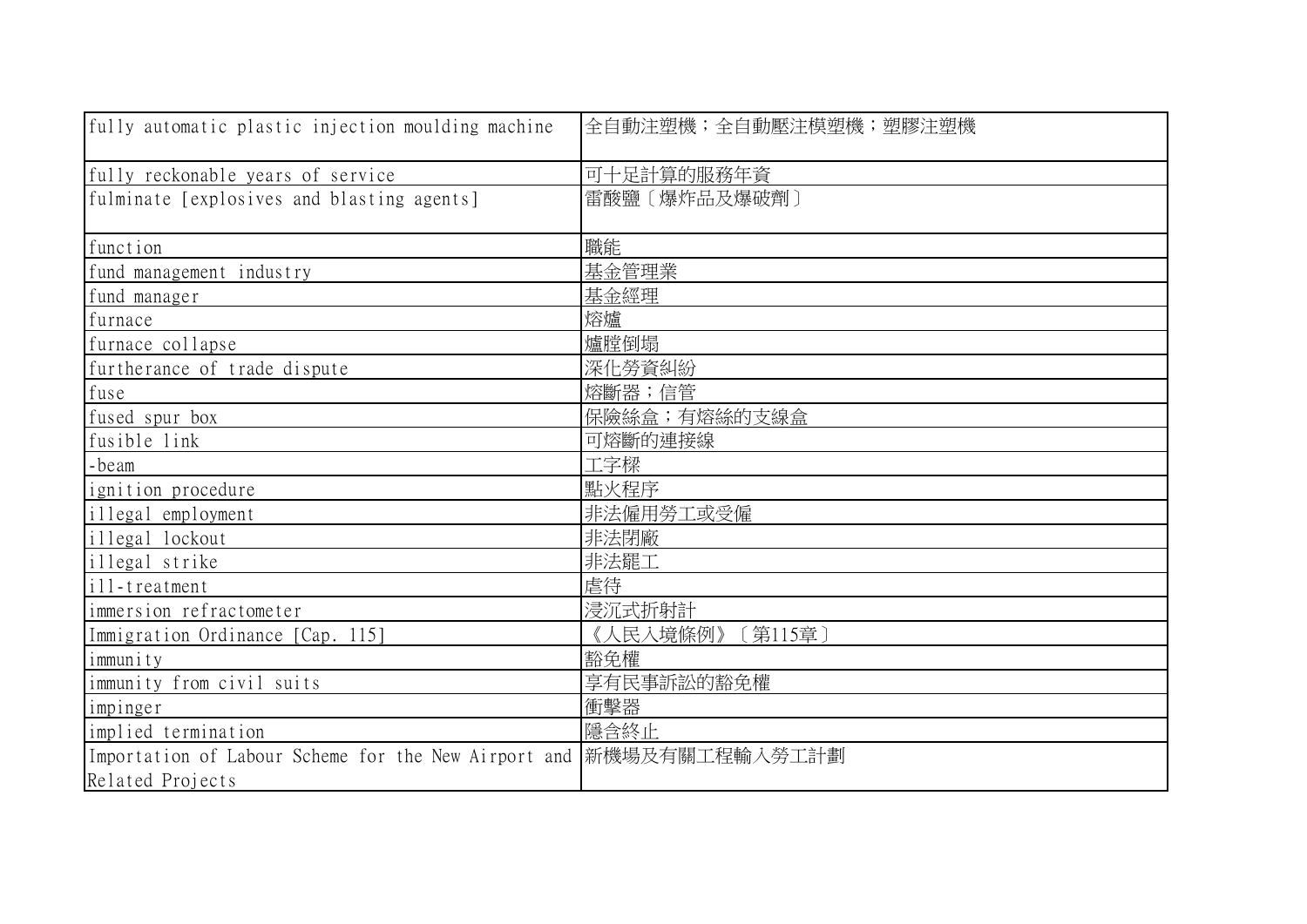| Importation of Workers Division [Labour Department] | 外勞事務科〔勞工處〕        |
|-----------------------------------------------------|-------------------|
| imported employee                                   | 外來僱員              |
| imported worker                                     | 外來工人;輸入勞工;外地勞工;外勞 |
| improvement notice                                  | 敦促改善通知書           |
| impulse response                                    | 脈衝反應              |
| incapacity                                          | 喪失工作能力            |
| incentive bonus                                     | 超額獎金              |
| incentive payment                                   | 勤工獎               |
| incentive scheme                                    | 獎勵計劃              |
| incombustible material                              | 不燃物料              |
| income declaration                                  | 申報入息              |
| income group                                        | 入息組別              |
| income maintenance                                  | 入息補助              |
| income security                                     | 入息保障              |
| in-course industrial/commercial attachment          | 在學實習訓練            |
| incubation period                                   | 潛伏期               |
| indemnity insurance                                 | 彌償保險              |
| indentured worker                                   | "賣豬仔"             |
| Independent Safety Audit Scheme                     | 獨立安全稽核計劃          |
| independent scrutineer                              | 獨立審核員             |
| Index of Nominal Average Daily Wages for Industrial | 工業工人每日平均名義工資指數    |
| Workers                                             |                   |
| indigenous worker                                   | 土著工人              |
| indirect acting tool                                | 間接推動工具            |
| induction course                                    | 導引課程              |
| induction safety training                           | 入職安全訓練            |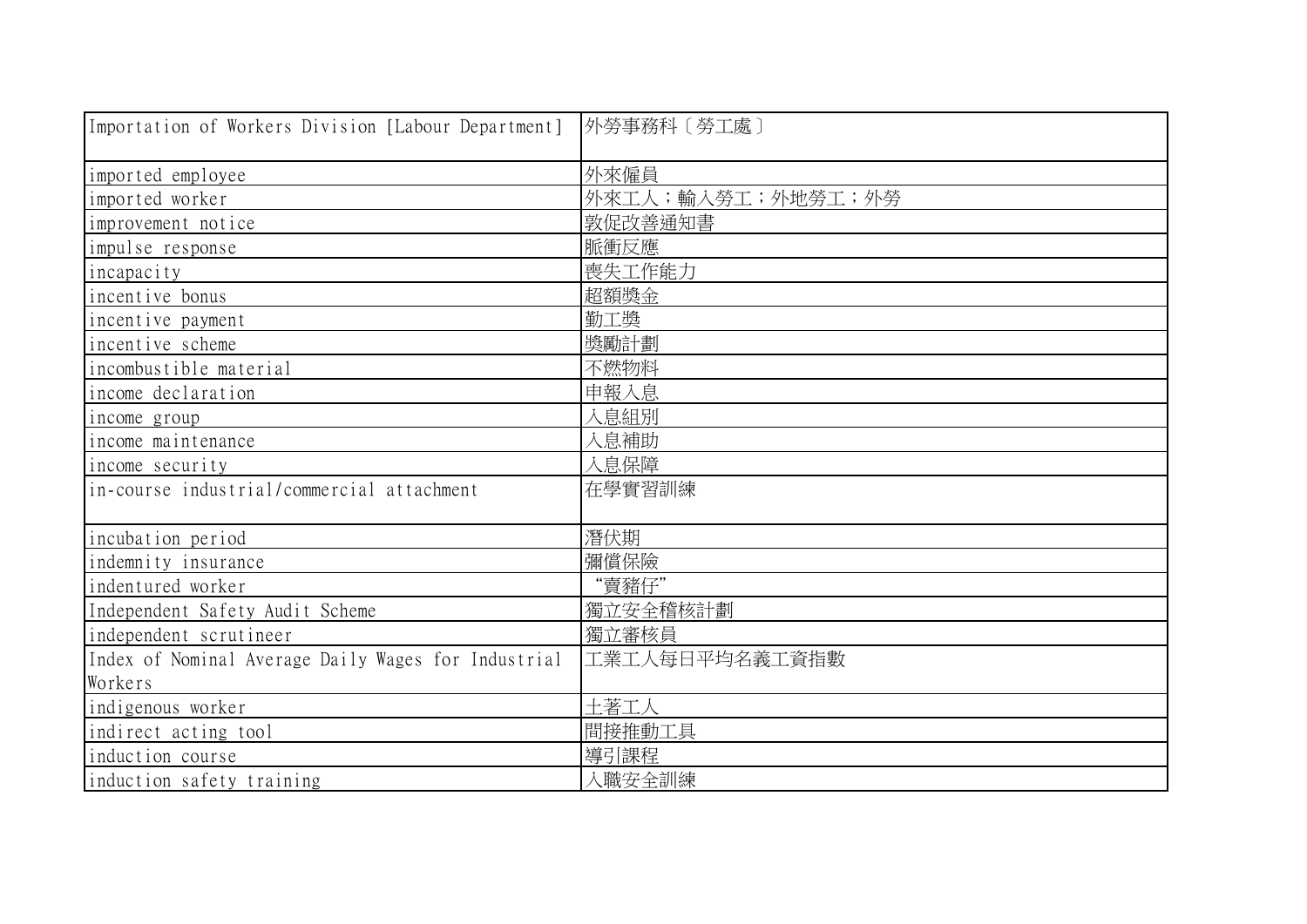| industrial accident                                  | 工業意外                           |
|------------------------------------------------------|--------------------------------|
| industrial arbitration                               | 勞資仲裁                           |
| industrial building                                  | 工業樓宇                           |
| Industrial Building Owners' Association              | 工業樓宇業主委員會                      |
| industrial noise                                     | 工業噪音                           |
| industrial operation                                 | 工業操作                           |
| industrial process                                   | 工業工序                           |
| industrial relations                                 | 勞資關係                           |
| Industrial Relations Committee                       | 勞資關係委員會                        |
| Industrial Relations Institute                       | 勞資關係協進會                        |
| industrial safety                                    | 工業安全                           |
| Industrial Safety and Health Committee [Labour       | 工業安全及健康委員會〔勞工顧問委員會〕            |
| Advisory Board]                                      |                                |
| Industrial Safety and Health Conference for Safety   | 職安專業人士職業安全健康會議                 |
| and Health Practitioners                             |                                |
| Industrial Safety Award                              | 工業安全獎                          |
| Industrial Safety Brochure for Workers--Safe         | ·使用一般工業化學品安全簡介》<br>《工友須知-      |
| Handling of Chemicals Commonly Used in Industry      |                                |
|                                                      |                                |
| Industrial Safety Brochure for Workers--Safety Hints | 《工友須知-<br>-高空工作吊板安全簡介》         |
| in Using Boatswain's Chair at Height                 |                                |
|                                                      |                                |
| Industrial Safety Brochure for Workers--Safety Hints | 《工友須知-<br>-吊船操作安全簡介》           |
| on Operation of Suspended Working Platforms          |                                |
|                                                      |                                |
| Industrial Safety Brochure for Workers--Safety Hints | 《工友須知-<br>-塑膠啤機、碎料機、塑膠擠出機安全簡介》 |
| on Plastic Injection Moulding Machine                |                                |
|                                                      |                                |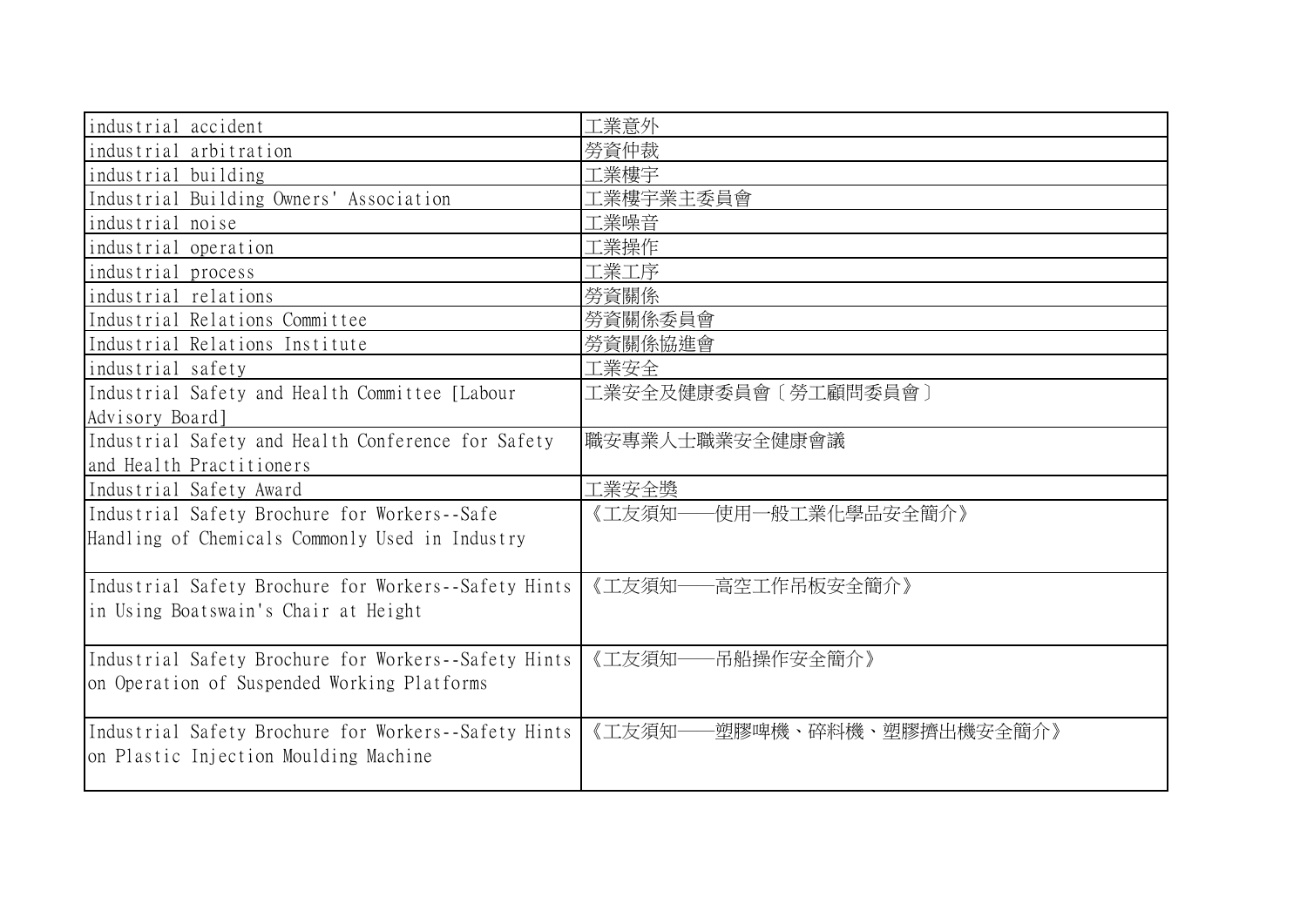| Industrial Safety Brochure for Workers--Safety in    | 《工友須知――沉箱工作安全簡介》         |
|------------------------------------------------------|--------------------------|
| Caisson Work                                         |                          |
| Industrial Safety Brochure for Workers--Safety in    | 《工友須知一<br>一沙井工作安全簡介》     |
| Manhole Work                                         |                          |
| Industrial Safety Brochure for Workers--Safety       | 《工友須知――皮革皮草化工處理工場基本安全守則》 |
| Practice for Workshops Processing Fur and Leather    |                          |
|                                                      |                          |
| Industrial Safety Brochures for Workers              | 《工友須知》                   |
| Industrial Safety Campaign                           | L業安全運動                   |
| Industrial Safety Magazine                           | 《工業安全月刊》                 |
| Industrial Safety on General Duties for Employees    | 《工業安全一般責任(受僱的人須知)》       |
|                                                      |                          |
| Industrial Safety Presentation                       | L業安全大匯展                  |
| Industrial Safety Programme Sub-committee            | 工業安全事務小組委員會              |
| Industrial Safety Seminar for Top Management in Hong | 香港高級管理階層工業安全研討會          |
| Kong                                                 |                          |
| Industrial Safety Training Centre                    | 工業安全訓練中心                 |
| Industrial Safety Training Courses (Time Table)      | 《工業安全訓練班時間表》             |
|                                                      |                          |
| industrial skin disease                              | 工業性皮膚病                   |
| industrial training                                  | 工業訓練                     |
| Industrial Training (Clothing Industry) Ordinance    | 《工業訓練(製衣業)條例》<br>[第318章] |
| [Cap. 318]                                           |                          |
| Industrial Training (Construction Industry)          | 《工業訓練(建造業)條例》<br>〔第317章〕 |
| Ordinance [Cap. 317]                                 |                          |
| industrial training centre                           | 工業訓練中心                   |
| Industrial Training Division [Vocational Training    | 工業訓練組〔職業訓練局〕             |
| Council]                                             |                          |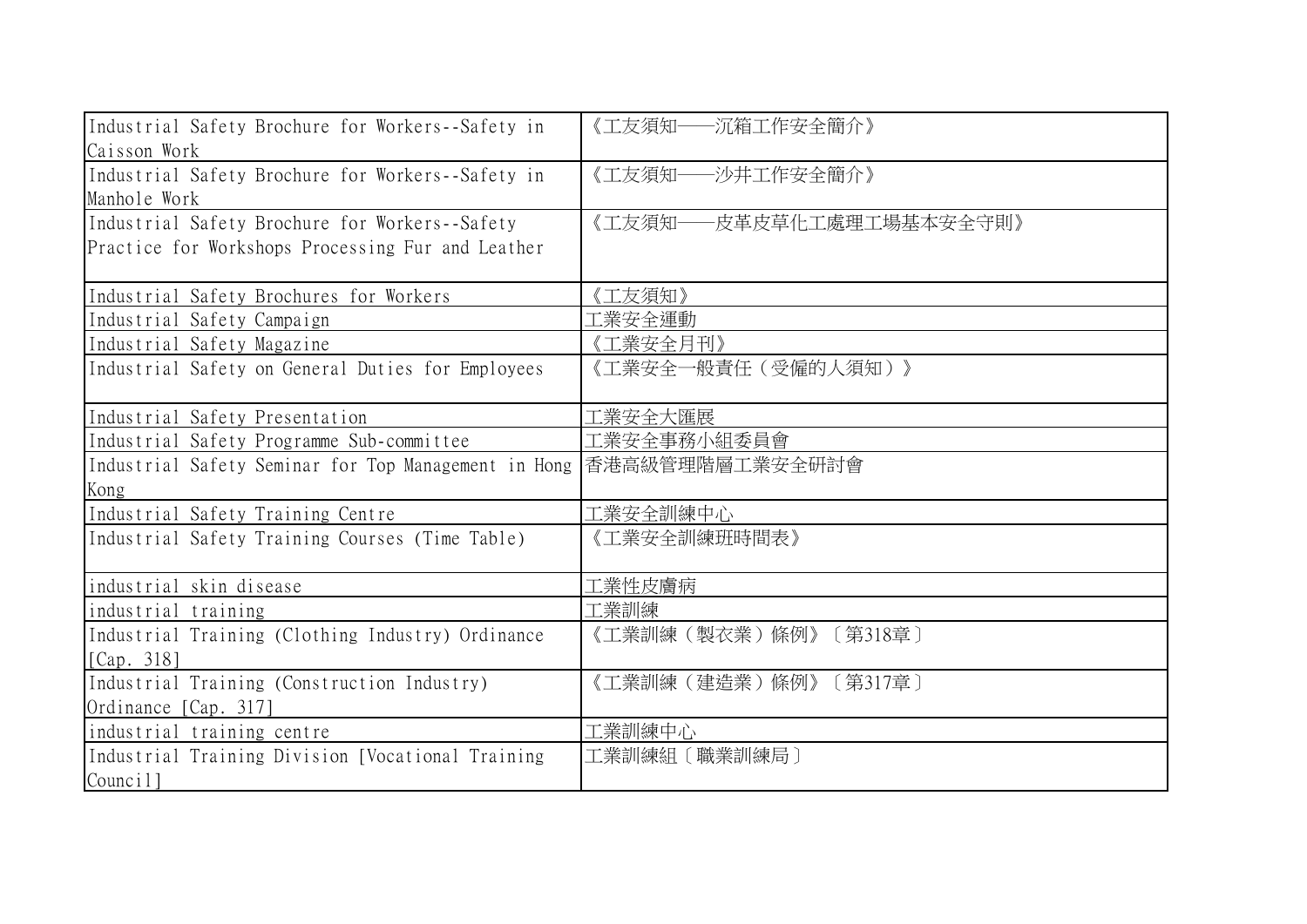| Industrial Training Officer [Vocational Training   | 工業訓練主任〔職業訓練局〕            |
|----------------------------------------------------|--------------------------|
| Council]                                           |                          |
| industrial undertaking                             | 工業經營                     |
| industrial ventilation                             | L業通風系統                   |
| industry                                           | 工業;工業界                   |
| industry scheme [provident fund schemes]           | 行業計劃〔公積金計劃〕              |
| industry-based safety and health committees        | 各行業安全及健康委員會              |
| infection by leptospira                            | 受鉤端螺旋體傳染                 |
| infection by organisms of the genus brucella       | 受布魯氏菌屬生物傳染               |
| infection by streptococcus suis                    | 豬型鏈球菌傳染病                 |
| inflammable                                        | 易 ■火;易燃                  |
| inflammable substance                              | 易燃物品                     |
| inflammable vapour                                 | 易!火蒸汽                    |
| inflammation or ulceration of the skin produced by | 因塵埃、液體或蒸汽引致的皮膚炎症或潰瘍〔職業病〕 |
| dust, liquid or vapour [occupational disease]      |                          |
| Information and Public Relations Division [Labour  | 新聞及公共關係科〔勞工處〕            |
| Department                                         |                          |
| Information and Training Division [Labour          | 資訊及訓練科〔勞工處〕              |
| Department]                                        |                          |
| Information Card for Imported Workers              | 《外地勞工資料卡》                |
| Information Technology Training Centre             | 資訊科技訓練中心                 |
| infrared spectrophotometry                         | 紅外線分光光度測定法               |
| infrastructural project                            | 基礎建設計劃                   |
| in-house practical assignment                      | 校内實習項目                   |
| initial calibration                                | 初步校準                     |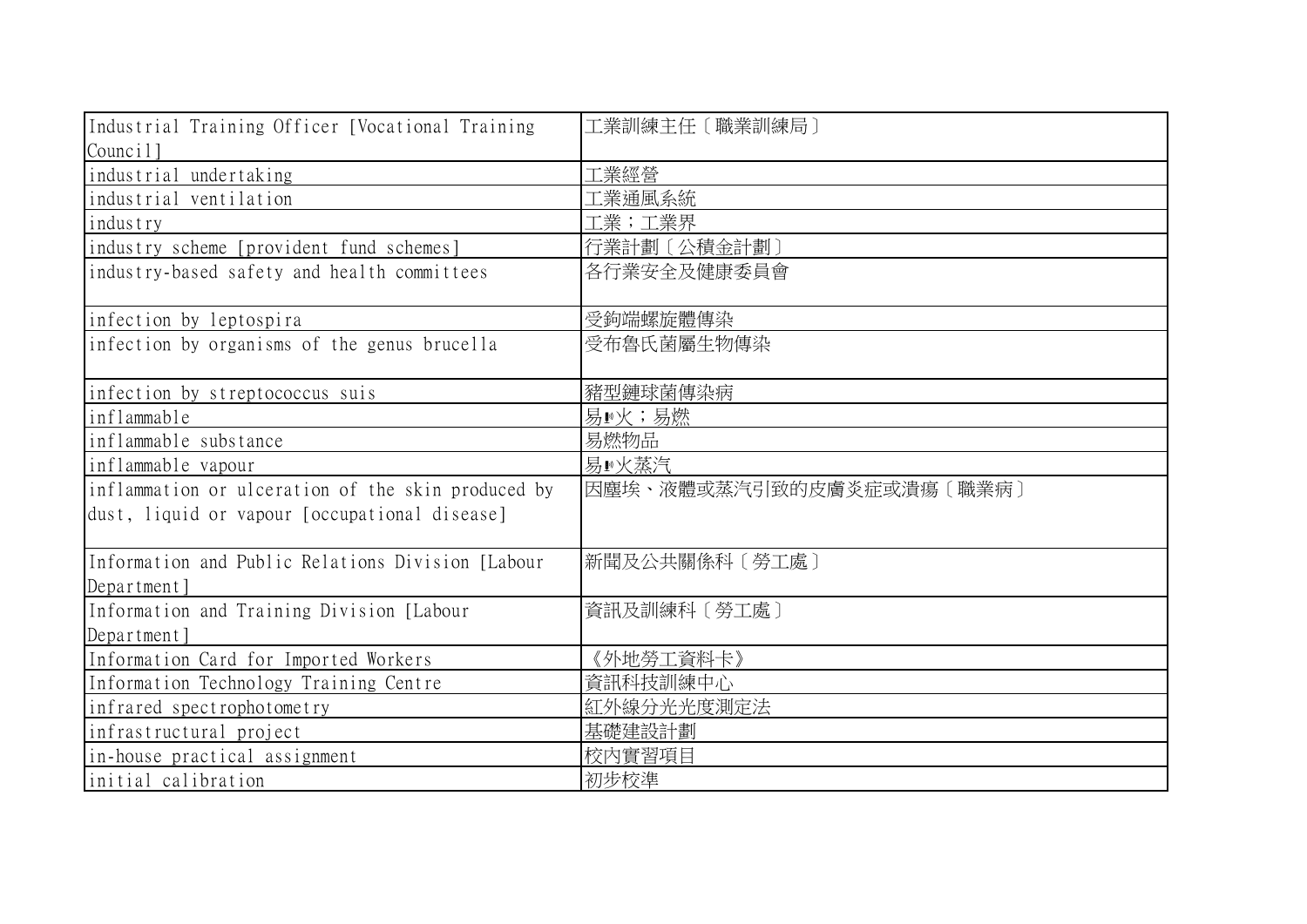| injection moulding                                  | 注模         |
|-----------------------------------------------------|------------|
| injunction                                          | 強制令;禁制令    |
| injured whilst lifting or carrying                  | 提舉或搬運物件時受傷 |
| injury at work                                      | 工傷         |
| inner package                                       | 内包裝        |
| innocuous trade                                     | 對人體無害的行業   |
| in-plant training                                   | 廠內訓練       |
| in-running nip                                      | 轉入夾口;捲入夾口  |
| in-service training programme                       | 在職訓練課程     |
| insolvency                                          | 無力償債;無償債能力 |
| inspection                                          | 視察         |
| inspector                                           | 督察;檢驗師     |
| Inspector (Land Boilers)                            | 陸上鍋爐督察     |
| Inspector of Apprentices                            | 學徒督察       |
| Inspector of Boilers and Pressure Vessels           | 鍋爐壓力容器督察   |
| instruct                                            | 指示         |
| instrument by the International Labour Organization | 國際勞工組織法律文件 |
|                                                     |            |
| insulate                                            | 絕緣         |
| insulating boots                                    | 絕緣靴        |
| insulating cover                                    | 絕緣蓋        |
| insulating gloves                                   | 絕緣手套       |
| insulating mat                                      | 絕緣蓆        |
| insulating material                                 | 絕緣物料       |
| insulating screen                                   | 絕緣屏        |
| insulating stand                                    | 絕緣架        |
| insulation                                          | 絕緣         |
| insulation sheath                                   | 絕緣套        |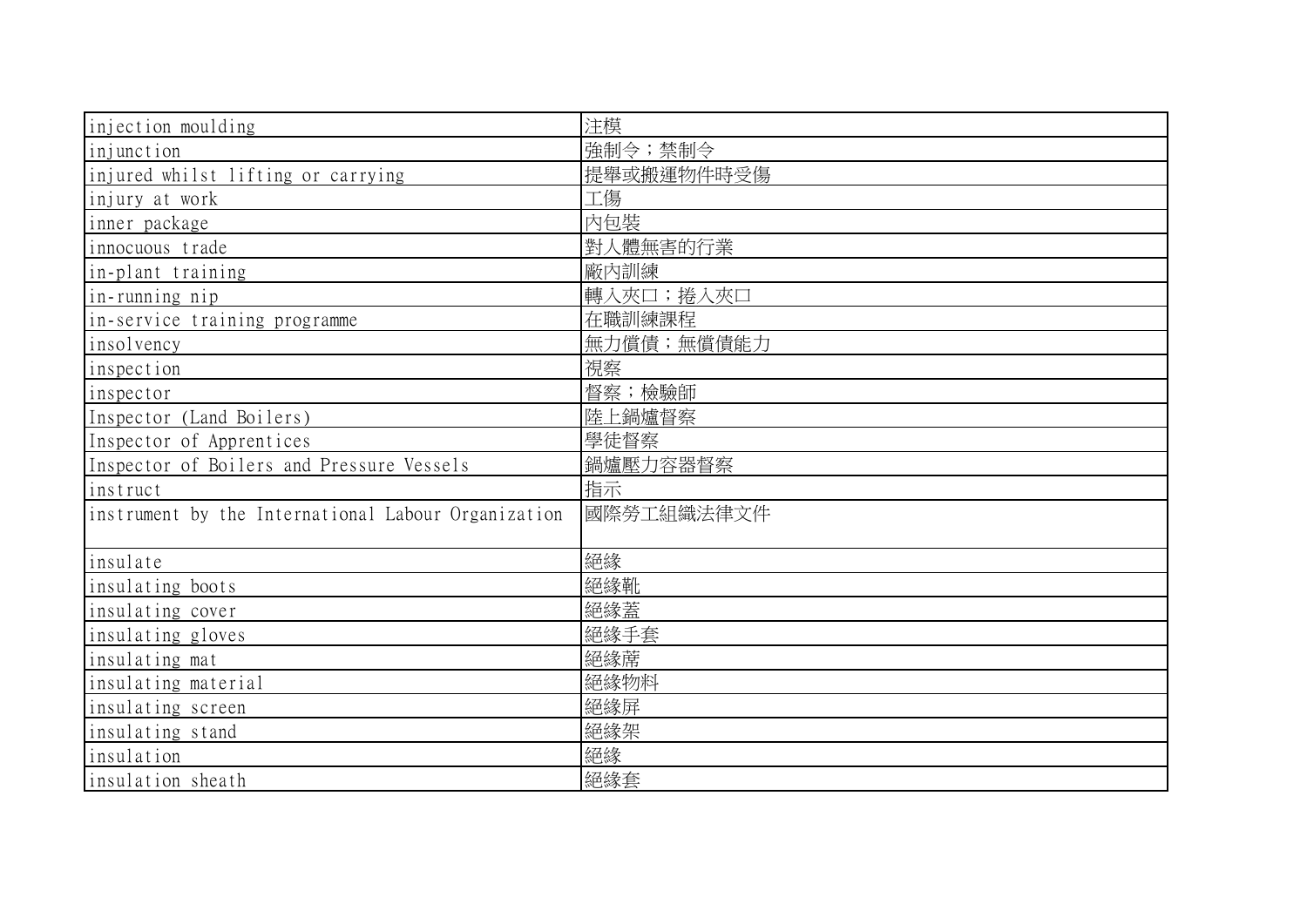| Insurance Authority                                               | 保險業監督             |
|-------------------------------------------------------------------|-------------------|
| Insurance Training Board [Vocational Training]                    | 保險業訓練委員會〔職業訓練局〕   |
| Council]                                                          |                   |
| insured                                                           | 受保人               |
| insurer                                                           | 承保人               |
| integrating sound level meter                                     | 積分聲級計             |
| interim order [Labour Tribunal]                                   | 臨時命令〔勞資審裁處〕       |
| interim receiver                                                  | 臨時接管人             |
| interlocking device for gates                                     | 閘門互鎖式機件           |
| interlocking guard                                                | 互鎖式護罩             |
| intermittent kiln                                                 | 間歇                |
| internal combustion engine                                        | 內燃機               |
| International Centre for Advanced Technical and                   | 國際技術及職業深造訓練中心     |
| Vocational Training                                               |                   |
| International Conference on Construction Training                 | 建造訓練國際研討會籌備委員會    |
| International Convention for Safe Containers                      | 《國際集裝箱安全公約》       |
| International Convention for the Safety of Life at<br>Sea 1974    | 《1974年國際海上人命安全公約》 |
| International Convention on the Elimination of All                | 《消除一切形式種族歧視國際公約》  |
| Forms of Racial Discrimination                                    |                   |
| International Covenant on Civil and Political Rights              | 《公民權利及政治權利國際公約》   |
| International Covenant on Economic, Social and<br>Cultural Rights | 《經濟、社會、文化權利國際公約》  |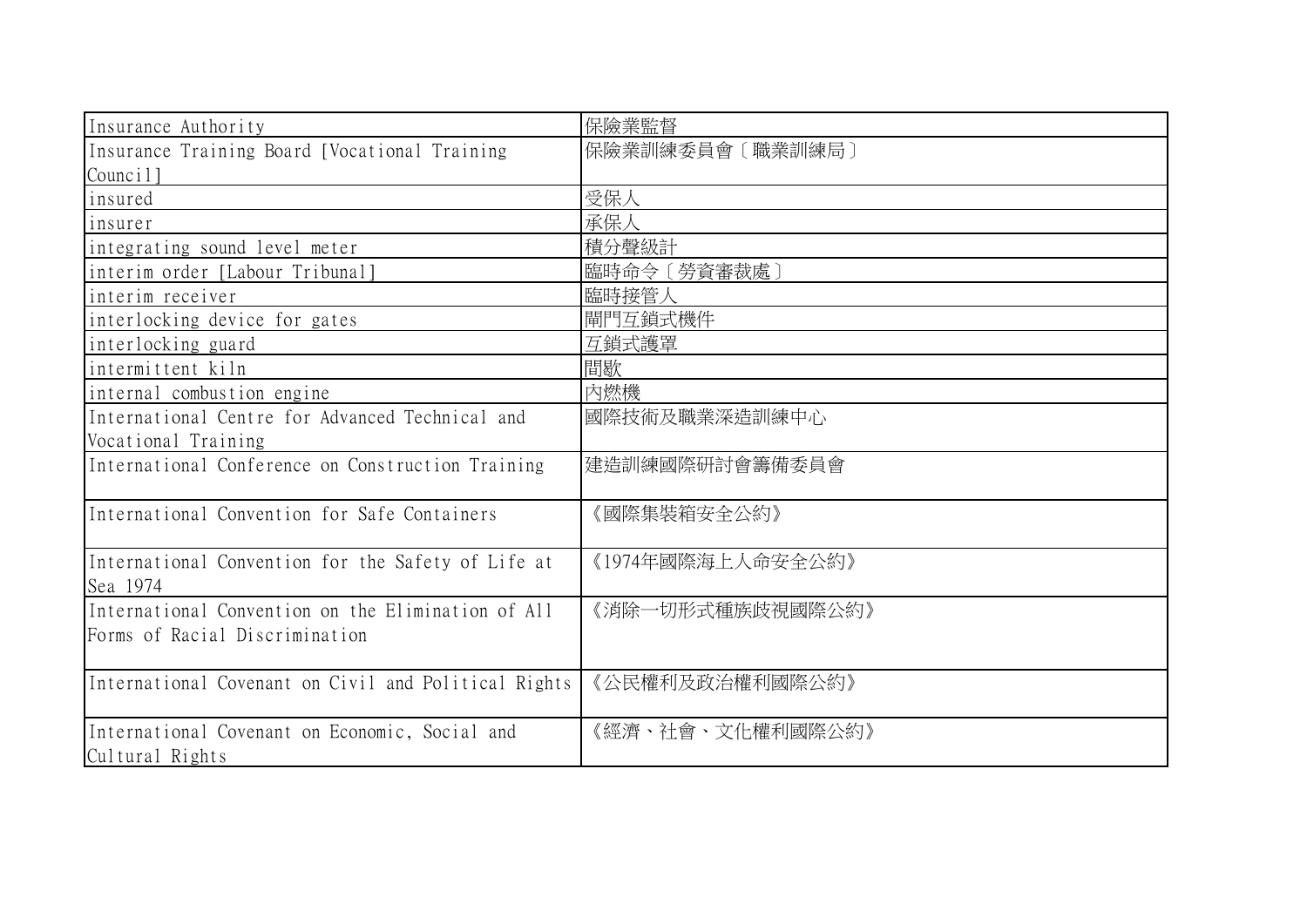| International Group of Protection and Indemnity<br>Clubs                                                             | 國際保賠協會                         |
|----------------------------------------------------------------------------------------------------------------------|--------------------------------|
| International Institute for Labour Studies, Geneva                                                                   | 日内瓦國際勞工研究學院                    |
| International Labour Conference                                                                                      | 國際勞工大會                         |
| International Labour Convention                                                                                      | 國際勞工公約》                        |
| International Labour Office                                                                                          | 國際勞工局                          |
| International Labour Organization [ILO]                                                                              | 國際勞工組織                         |
| International Labour Organization and the                                                                            | 《國際勞工組織及國際勞工公約在香港的適用情況》        |
| Application of International Labour Conventions In                                                                   |                                |
| Hong Kong, The                                                                                                       |                                |
| International Labour Organization Recommendation No.                                                                 | 《國際勞工組織第111號建議書有關職業與就業方面的歧視》   |
| 111 on Discrimination in Occupation and Employment                                                                   |                                |
| International Labour Organization Recommendation No.<br>165 on the Rights of Workers with Family<br>Responsibilities | 《國際勞工組織第165號建議書有關家庭責任的工人享有的權利》 |
| International Labour Organization Recommendation No.                                                                 | 《國際勞工組織第90號建議書男女工人同工同酬》        |
| 90 on Equal Remuneration for Men and Women Workers                                                                   |                                |
| for Work of Equal Value                                                                                              |                                |
| international labour standard                                                                                        | 國際勞工標準                         |
| International Occupational Hygiene Scientific                                                                        | 世界職業<br>生科學會議                  |
| Conference                                                                                                           |                                |
| International Social Security Experts Organization                                                                   | 國際社會保障專家組織                     |
| International Standard Industrial Classification<br>$[$ [ $ $ SIC]                                                   | 國際標準工業分類                       |